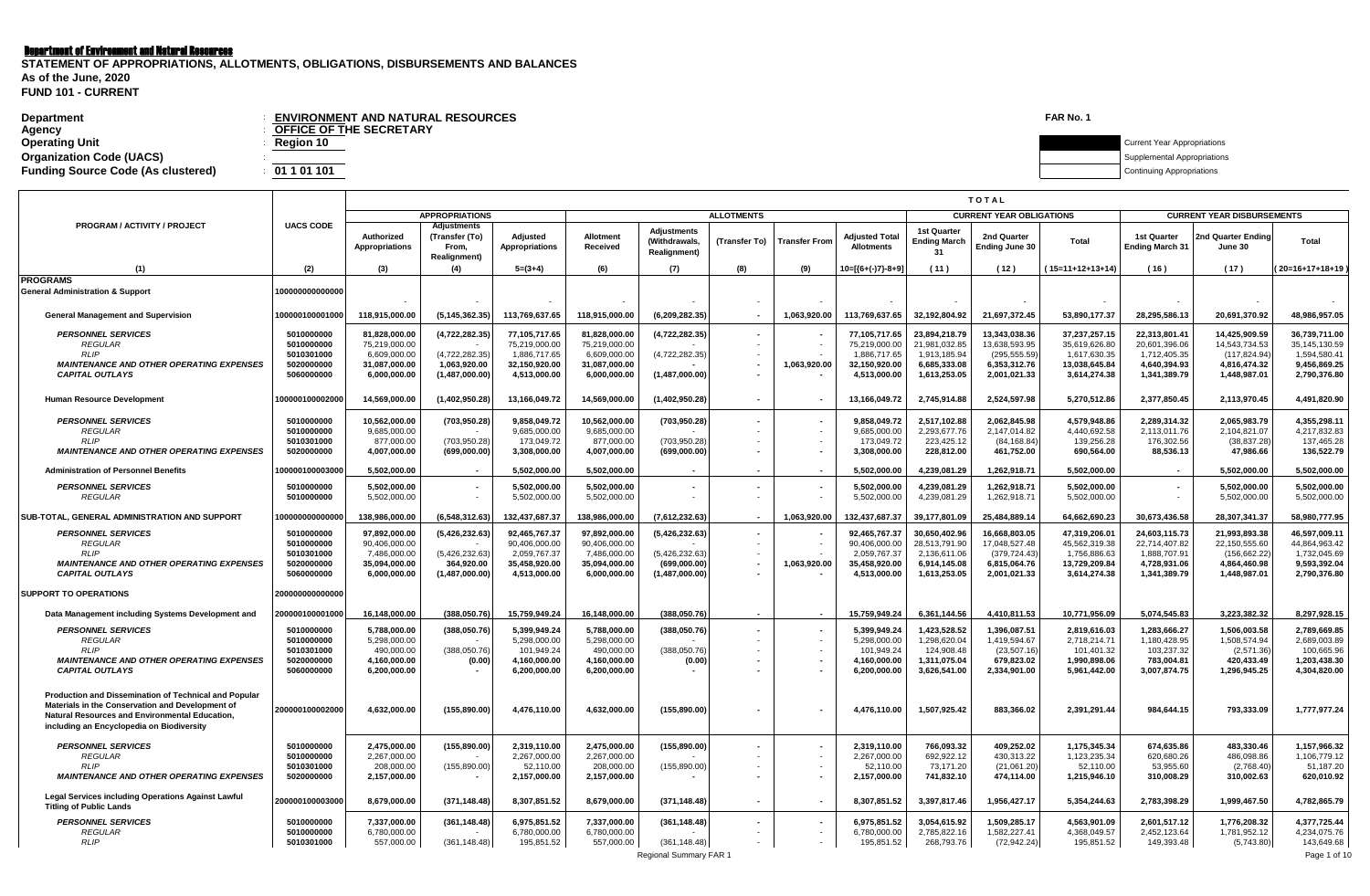|                                                                                                                                                                         |                                                                                  | <b>TOTAL</b>                                                                    |                                                                    |                                                                                 |                                                                                 |                                                                    |                   |                            |                                                                                 |                                                                                |                                                                               |                                                                                 |                                                                                   |                                                                               |                                                                                 |
|-------------------------------------------------------------------------------------------------------------------------------------------------------------------------|----------------------------------------------------------------------------------|---------------------------------------------------------------------------------|--------------------------------------------------------------------|---------------------------------------------------------------------------------|---------------------------------------------------------------------------------|--------------------------------------------------------------------|-------------------|----------------------------|---------------------------------------------------------------------------------|--------------------------------------------------------------------------------|-------------------------------------------------------------------------------|---------------------------------------------------------------------------------|-----------------------------------------------------------------------------------|-------------------------------------------------------------------------------|---------------------------------------------------------------------------------|
|                                                                                                                                                                         |                                                                                  |                                                                                 | <b>APPROPRIATIONS</b>                                              |                                                                                 |                                                                                 |                                                                    | <b>ALLOTMENTS</b> |                            |                                                                                 |                                                                                | <b>CURRENT YEAR OBLIGATIONS</b>                                               |                                                                                 |                                                                                   | <b>CURRENT YEAR DISBURSEMENTS</b>                                             |                                                                                 |
| <b>PROGRAM / ACTIVITY / PROJECT</b>                                                                                                                                     | <b>UACS CODE</b>                                                                 | Authorized<br>Appropriations                                                    | Adjustments<br>(Transfer (To)<br>From,<br><b>Realignment)</b>      | Adjusted<br>Appropriations                                                      | <b>Allotment</b><br>Received                                                    | Adjustments<br>(Withdrawals,<br><b>Realignment</b> )               | (Transfer To)     | <b>Transfer From</b>       | <b>Adjusted Total</b><br><b>Allotments</b>                                      | <b>1st Quarter</b><br><b>Ending March</b><br>31                                | 2nd Quarter<br>Ending June 30                                                 | Total                                                                           | <b>1st Quarter</b><br><b>Ending March 31</b>                                      | <b>2nd Quarter Ending</b><br>June 30                                          | Total                                                                           |
| (1)                                                                                                                                                                     | (2)                                                                              | (3)                                                                             | (4)                                                                | $5=(3+4)$                                                                       | (6)                                                                             | (7)                                                                | (8)               | (9)                        | 10=[{6+(-)7}-8+9`                                                               | (11)                                                                           | (12)                                                                          | (15=11+12+13+14)                                                                | (16)                                                                              | (17)                                                                          | $20=16+17+18+19$                                                                |
| <b>MAINTENANCE AND OTHER OPERATING EXPENSES</b>                                                                                                                         | 5020000000                                                                       | 1,342,000.00                                                                    | (10,000.00)                                                        | 1,332,000.00                                                                    | 1,342,000.00                                                                    | (10,000.00)                                                        |                   |                            | 1,332,000.00                                                                    | 343,201.54                                                                     | 447,142.00                                                                    | 790,343.54                                                                      | 181,881.17                                                                        | 223,259.18                                                                    | 405,140.35                                                                      |
| Conduct of Special Studies, Design and Development in<br>Support of Forestry, Mining and Environmental<br>Management Operations, Including Climate Change<br>Resilience | 200000100004000                                                                  | 500.000.00                                                                      | 5,415,000.00                                                       | 5,915,000.00                                                                    | 500,000.00                                                                      | (4,000.00)                                                         | (74,000.00)       | 5,493,000.00               | 5,915,000.00                                                                    | 4,366,541.00                                                                   | 361,098.87                                                                    | 4,727,639.87                                                                    | 3,744,008.02                                                                      | 569,982.57                                                                    | 4,313,990.59                                                                    |
| <b>MAINTENANCE AND OTHER OPERATING EXPENSES</b>                                                                                                                         | 5020000000                                                                       | 500,000.00                                                                      | 5,415,000.00                                                       | 5,915,000.00                                                                    | 500,000.00                                                                      | (4,000.00)                                                         | (74,000.00)       | 5,493,000.00               | 5,915,000.00                                                                    | 4,366,541.00                                                                   | 361,098.87                                                                    | 4,727,639.87                                                                    | 3,744,008.02                                                                      | 569,982.57                                                                    | 4,313,990.59                                                                    |
| Formulation and Monitoring of ENR Sector Policies,<br><b>Plans, Programs and Projects</b>                                                                               | 200000100005000                                                                  | 28,199,000.00                                                                   | (4,734,888.88)                                                     | 23,464,111.12                                                                   | 28,199,000.00                                                                   | (4,864,888.88)                                                     |                   | 130,000.00                 | 23,464,111.12                                                                   | 7,376,852.11                                                                   | 4,263,132.25                                                                  | 11,639,984.36                                                                   | 6,152,175.91                                                                      | 3,969,677.62                                                                  | 10,121,853.53                                                                   |
| <b>PERSONNEL SERVICES</b><br><b>REGULAR</b><br><b>RLIP</b><br><b>MAINTENANCE AND OTHER OPERATING EXPENSES</b>                                                           | 5010000000<br>5010000000<br>5010301000<br>5020000000                             | 12,835,000.00<br>11,749,000.00<br>1,086,000.00<br>15,364,000.00                 | (705,888.88)<br>318.11<br>(706,206.99)<br>(4,029,000.00)           | 12,129,111.12<br>11,749,318.11<br>379,793.01<br>11,335,000.00                   | 12,835,000.00<br>11,749,000.00<br>1,086,000.00<br>15,364,000.00                 | (705,888.88)<br>318.1'<br>(706,206.99)<br>(4, 159, 000.00)         |                   | 130,000.00                 | 12,129,111.12<br>11,749,318.11<br>379,793.01<br>11,335,000.00                   | 5,001,069.60<br>4,562,835.40<br>438,234.20<br>2,375,782.51                     | 2,259,453.76<br>2,319,235.00<br>(59, 781.24)<br>2,003,678.49                  | 7,260,523.36<br>6,882,070.40<br>378,452.96<br>4,379,461.00                      | 4,565,687.21<br>4,183,444.29<br>382,242.92<br>1,586,488.70                        | 2,322,478.68<br>2,327,658.12<br>(5, 179.44)<br>1,647,198.94                   | 6,888,165.89<br>6,511,102.41<br>377,063.48<br>3,233,687.64                      |
| SUB-TOTAL, SUPPORT TO OPERATIONS                                                                                                                                        | 200000000000000                                                                  | 58,158,000.00                                                                   | (234, 978.12)                                                      | 57,923,021.88                                                                   | 58,158,000.00                                                                   | (5,783,978.12                                                      | (74,000.00)       | 5,623,000.00               | 57,923,021.88                                                                   | 23,010,280.55                                                                  | 11,874,835.84                                                                 | 34,885,116.39                                                                   | 18,738,772.20                                                                     | 10,555,843.10                                                                 | 29,294,615.30                                                                   |
| <b>PERSONNEL SERVICES</b><br>REGULAR<br><b>RLIP</b><br><b>MAINTENANCE AND OTHER OPERATING EXPENSES</b><br><b>CAPITAL OUTLAYS</b>                                        | 5010000000<br>5010000000<br>5010301000<br>5020000000<br>5060000000               | 28,435,000.00<br>26,094,000.00<br>2,341,000.00<br>23,523,000.00<br>6,200,000.00 | (1,610,978.12)<br>318.11<br>(1,611,296.23)<br>1,376,000.00         | 26,824,021.88<br>26,094,318.11<br>729,703.77<br>24,899,000.00<br>6,200,000.00   | 28,435,000.00<br>26,094,000.00<br>2,341,000.00<br>23,523,000.00<br>6,200,000.00 | (1,610,978.12)<br>318.1'<br>(1,611,296.23)<br>(4,173,000.00        | (74,000.00)       | 5,623,000.00               | 26,824,021.88<br>26,094,318.1<br>729,703.77<br>24,899,000.00<br>6,200,000.00    | 10,245,307.36<br>9,340,199.72<br>905,107.64<br>9,138,432.19<br>3,626,541.00    | 5,574,078.46<br>5,751,370.30<br>(177, 291.84)<br>3,965,856.38<br>2,334,901.00 | 15,819,385.82<br>15,091,570.02<br>727,815.80<br>13,104,288.57<br>5,961,442.00   | 9,125,506.46<br>8,436,677.14<br>688,829.32<br>6,605,390.99<br>3,007,874.75        | 6,088,021.04<br>6,104,284.04<br>(16, 263.00)<br>3,170,876.81<br>1,296,945.25  | 15,213,527.50<br>14,540,961.18<br>672,566.32<br>9,776,267.80<br>4,304,820.00    |
| <b>OPERATIONS</b>                                                                                                                                                       | 300000000000000                                                                  |                                                                                 |                                                                    |                                                                                 |                                                                                 |                                                                    |                   |                            |                                                                                 |                                                                                |                                                                               |                                                                                 |                                                                                   |                                                                               |                                                                                 |
| NATURAL RESOURCES SUSTAINABLY MANAGED                                                                                                                                   | 310000000000000                                                                  |                                                                                 |                                                                    |                                                                                 |                                                                                 |                                                                    |                   |                            |                                                                                 |                                                                                |                                                                               |                                                                                 |                                                                                   |                                                                               |                                                                                 |
| NATURAL RESOURCES ENFORCEMENT AND<br><b>REGULATORY PROGRAM</b>                                                                                                          | 310100000000000                                                                  |                                                                                 |                                                                    |                                                                                 |                                                                                 |                                                                    |                   |                            |                                                                                 |                                                                                |                                                                               |                                                                                 |                                                                                   |                                                                               |                                                                                 |
| Natural Resources Management<br>Arrangement/Agreement and Permit Issuance                                                                                               | 310100100001000                                                                  | 89,185,000.00                                                                   | (4, 182, 641.18)                                                   | 85,002,358.82                                                                   | 89,185,000.00                                                                   | (4, 182, 641.18)                                                   |                   |                            | 85,002,358.82                                                                   | 26,903,625.78                                                                  | 18,309,009.50                                                                 | 45,212,635.28                                                                   | 22,388,250.65                                                                     | 17,034,711.82                                                                 | 39.422.962.47                                                                   |
| <b>PERSONNEL SERVICES</b><br>REGULAR<br><b>RLIP</b><br><b>MAINTENANCE AND OTHER OPERATING EXPENSES</b><br><b>CAPITAL OUTLAYS</b>                                        | 5010000000<br>5010000000<br>5010301000<br>5020000000<br>5060000000               | 43,472,000.00<br>40,089,000.00<br>3,383,000.00<br>40,323,000.00<br>5,390,000.00 | (2,375,641.18)<br>(2,375,641.18)<br>(1,356,000.00)<br>(451,000.00) | 41,096,358.82<br>40,089,000.00<br>1,007,358.82<br>38,967,000.00<br>4,939,000.00 | 43,472,000.00<br>40,089,000.00<br>3,383,000.00<br>40,323,000.00<br>5,390,000.00 | (2,375,641.18)<br>(2,375,641.18)<br>(1,356,000.00)<br>(451,000.00) |                   | $\sim$<br>$\sim$<br>$\sim$ | 41,096,358.82<br>40,089,000.00<br>1,007,358.82<br>38,967,000.00<br>4,939,000.00 | 16,593,670.32<br>15,362,691.50<br>1,230,978.82<br>7,952,815.46<br>2,357,140.00 | 6,841,597.73<br>7,068,217.97<br>(226,620.24)<br>9,497,545.77<br>1,969,866.00  | 23,435,268.05<br>22,430,909.47<br>1,004,358.58<br>17,450,361.23<br>4,327,006.00 | 16, 135, 253. 53<br>14,957,717.31<br>1,177,536.22<br>5,185,537.12<br>1,067,460.00 | 7,123,738.02<br>7,297,666.86<br>(173, 928.84)<br>7,044,787.98<br>2,866,185.82 | 23,258,991.55<br>22,255,384.17<br>1,003,607.38<br>12,230,325.10<br>3,933,645.82 |
| Operations against illegal environment and natural<br>resources activities                                                                                              | 310100100002000                                                                  | 1,800,000.00                                                                    | (60,000.00)                                                        | 1,740,000.00                                                                    | 1,800,000.00                                                                    | (60,000.00)                                                        |                   |                            | 1,740,000.00                                                                    | 65,841.00                                                                      | 290,750.86                                                                    | 356,591.86                                                                      | 22,086.00                                                                         | 153,419.40                                                                    | 175,505.40                                                                      |
| <b>MAINTENANCE AND OTHER OPERATING EXPENSES</b>                                                                                                                         | 5020000000                                                                       | 1,800,000.00                                                                    | (60,000.00)                                                        | 1,740,000.00                                                                    | 1,800,000.00                                                                    | (60,000.00)                                                        |                   |                            | 1,740,000.00                                                                    | 65,841.00                                                                      | 290,750.86                                                                    | 356,591.86                                                                      | 22,086.00                                                                         | 153,419.40                                                                    | 175,505.40                                                                      |
| TOTAL - NATURAL RESOURCES ENFORCEMENT AND<br><b>REGULATORY PROGRAM</b>                                                                                                  | 310100000000000                                                                  | 90,985,000.00                                                                   | (4, 242, 641.18)                                                   | 86,742,358.82                                                                   | 90,985,000.00                                                                   | (4, 242, 641.18)                                                   | $\sim$            | $\sim$                     | 86,742,358.82                                                                   | 26,969,466.78                                                                  | 18,599,760.36                                                                 | 45,569,227.14                                                                   | 22,410,336.65                                                                     | 17,188,131.22                                                                 | 39,598,467.87                                                                   |
| <b>PERSONNEL SERVICES</b><br><b>REGULAR</b><br><b>RLIP</b><br><b>MAINTENANCE AND OTHER OPERATING EXPENSES</b><br><b>CAPITAL OUTLAYS</b><br><b>FINANCIAL EXPENSES</b>    | 5010000000<br>5010000000<br>5010301000<br>5020000000<br>5060000000<br>5030000000 | 43,472,000.00<br>40,089,000.00<br>3,383,000.00<br>42,123,000.00<br>5,390,000.00 | (2,375,641.18)<br>(2,375,641.18)<br>(1,416,000.00)<br>(451,000.00) | 41,096,358.82<br>40,089,000.00<br>1,007,358.82<br>40,707,000.00<br>4,939,000.00 | 43,472,000.00<br>40,089,000.00<br>3,383,000.00<br>42,123,000.00<br>5,390,000.00 | (2,375,641.18)<br>(2,375,641.18)<br>(1,416,000.00)<br>(451,000.00) |                   | $\sim$<br>$\sim$<br>$\sim$ | 41,096,358.82<br>40,089,000.00<br>1,007,358.82<br>40,707,000.00<br>4,939,000.00 | 16,593,670.32<br>15,362,691.50<br>1,230,978.82<br>8,018,656.46<br>2,357,140.00 | 6,841,597.73<br>7,068,217.97<br>(226,620.24<br>9,788,296.63<br>1,969,866.00   | 23,435,268.05<br>22,430,909.47<br>1,004,358.58<br>17,806,953.09<br>4,327,006.00 | 16,135,253.53<br>14,957,717.31<br>1,177,536.22<br>5,207,623.12<br>1,067,460.00    | 7,123,738.02<br>7,297,666.86<br>(173, 928.84)<br>7,198,207.38<br>2,866,185.82 | 23,258,991.55<br>22,255,384.17<br>1,003,607.38<br>12,405,830.50<br>3,933,645.82 |
| NATURAL RESOURCES CONSERVATION AND<br><b>DEVELOPMENT PROGRAM</b>                                                                                                        | 310200000000000                                                                  |                                                                                 |                                                                    |                                                                                 |                                                                                 |                                                                    |                   |                            |                                                                                 |                                                                                |                                                                               |                                                                                 |                                                                                   |                                                                               |                                                                                 |
| Protected Areas, Caves and Wetlands Development and<br><b>Management Sub-Program</b>                                                                                    | 310201000000000                                                                  |                                                                                 |                                                                    |                                                                                 |                                                                                 |                                                                    |                   |                            |                                                                                 |                                                                                |                                                                               |                                                                                 |                                                                                   |                                                                               |                                                                                 |
| Protected Areas Development and Management                                                                                                                              | 310201100001000                                                                  | 90.120.000.00                                                                   | (9, 125, 358.04)                                                   | 80,994,641.96                                                                   | 90,120,000.00                                                                   | (9.125.358.04)                                                     |                   |                            | 80,994,641.96                                                                   | 23,726,217.65                                                                  | 14,260,255.37                                                                 | 37,986,473.02                                                                   | 20.348.256.03                                                                     | 14.443.747.24                                                                 | 34,792,003.27                                                                   |
| <b>PERSONNEL SERVICES</b><br><b>REGULAR</b><br><b>RLIP</b>                                                                                                              | 5010000000<br>5010000000<br>5010301000                                           | 55,310,000.00<br>50,710,000.00<br>4,600,000.00                                  | (3,453,358.04)<br>(3,453,358.04)                                   | 51,856,641.96<br>50,710,000.00<br>1,146,641.96                                  | 55,310,000.00<br>50,710,000.00<br>4,600,000.00                                  | (3, 453, 358.04)<br>(3,453,358.04)                                 |                   |                            | 51,856,641.96<br>50,710,000.00<br>1,146,641.96                                  | 17,293,205.69<br>15,907,506.81<br>1,385,698.88                                 | 8,257,050.51<br>8,572,185.99<br>(315, 135.48)                                 | 25,550,256.20<br>24,479,692.80<br>1,070,563.40                                  | 16,531,887.57<br>15,261,563.53<br>1,270,324.04                                    | 8,828,265.47<br>9,031,851.83<br>(203, 586.36)                                 | 25,360,153.04<br>24,293,415.36<br>1,066,737.68                                  |
| <b>MAINTENANCE AND OTHER OPERATING EXPENSES</b>                                                                                                                         | 5020000000                                                                       | 34,810,000.00                                                                   | (5,672,000.00)                                                     | 29,138,000.00                                                                   | 34,810,000.00                                                                   | (5,672,000.00)                                                     |                   |                            | 29,138,000.00                                                                   | 6,433,011.96                                                                   | 6,003,204.86                                                                  | 12,436,216.82                                                                   | 3,816,368.46                                                                      | 5,615,481.77                                                                  | 9,431,850.23                                                                    |
| <b>Wildlife Resources Conservation Sub-Program</b>                                                                                                                      | 310202000000000                                                                  |                                                                                 |                                                                    |                                                                                 |                                                                                 |                                                                    |                   |                            |                                                                                 |                                                                                |                                                                               |                                                                                 |                                                                                   |                                                                               |                                                                                 |
| Protection and Conservation Wildlife                                                                                                                                    | 310202100001000                                                                  | 6,105,000.00                                                                    | (1, 276, 000.00)                                                   | 4,829,000.00                                                                    | 6,105,000.00                                                                    | (1,276,000.00)                                                     | (80,000.00)       | 80,000.00                  | 4,829,000.00                                                                    | 758,254.51                                                                     | 1,173,091.69                                                                  | 1,931,346.20                                                                    | 440,254.21                                                                        | 559,512.23                                                                    | 999,766.44                                                                      |
| <b>MAINTENANCE AND OTHER OPERATING EXPENSES</b><br><b>CAPITAL OUTLAYS</b>                                                                                               | 5020000000<br>5060000000                                                         | 4,955,000.00<br>1,150,000.00                                                    | (284,000.00)<br>(992,000.00)                                       | 4,671,000.00<br>158,000.00                                                      | 4,955,000.00<br>1,150,000.00                                                    | (284,000.00)<br>(992,000.00)<br>Regional Summary FAR 1             | (80,000.00)       | 80,000.00                  | 4,671,000.00<br>158,000.00                                                      | 750,254.51<br>8,000.00                                                         | 1,173,091.69                                                                  | 1,923,346.20<br>8,000.00                                                        | 433,054.21<br>7,200.00                                                            | 558,712.23<br>800.00                                                          | 991,766.44<br>8,000.00<br>Page 2 of 10                                          |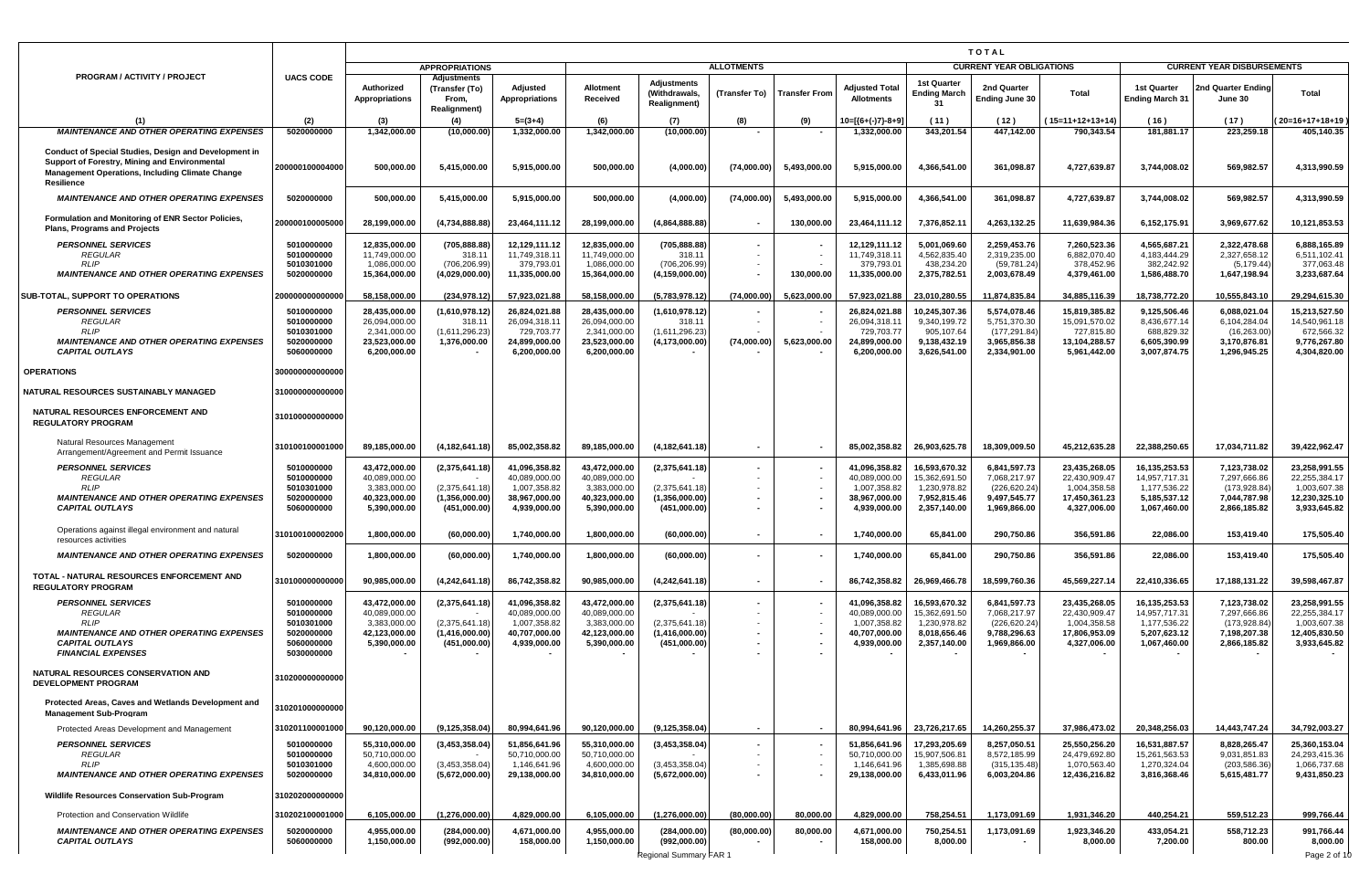|                                                                                        |                          | <b>TOTAL</b>                        |                                                                      |                                   |                                |                                                            |                                |                            |                                            |                                                  |                                      |                                |                                              |                                   |                                |
|----------------------------------------------------------------------------------------|--------------------------|-------------------------------------|----------------------------------------------------------------------|-----------------------------------|--------------------------------|------------------------------------------------------------|--------------------------------|----------------------------|--------------------------------------------|--------------------------------------------------|--------------------------------------|--------------------------------|----------------------------------------------|-----------------------------------|--------------------------------|
|                                                                                        |                          |                                     | <b>APPROPRIATIONS</b>                                                |                                   |                                |                                                            | <b>ALLOTMENTS</b>              |                            |                                            |                                                  | <b>CURRENT YEAR OBLIGATIONS</b>      |                                |                                              | <b>CURRENT YEAR DISBURSEMENTS</b> |                                |
| PROGRAM / ACTIVITY / PROJECT                                                           | <b>UACS CODE</b>         | Authorized<br><b>Appropriations</b> | <b>Adjustments</b><br>(Transfer (To)<br>From.<br><b>Realignment)</b> | Adjusted<br><b>Appropriations</b> | Allotment<br>Received          | <b>Adjustments</b><br>(Withdrawals,<br><b>Realignment)</b> | (Transfer To)                  | <b>Transfer From</b>       | <b>Adjusted Total</b><br><b>Allotments</b> | <b>1st Quarter</b><br><b>Ending March</b><br>-31 | 2nd Quarter<br><b>Ending June 30</b> | Total                          | <b>1st Quarter</b><br><b>Ending March 31</b> | Ind Quarter Ending<br>June 30     | Total                          |
| (1)                                                                                    | (2)                      | (3)                                 | (4)                                                                  | $5=(3+4)$                         | (6)                            | (7)                                                        | (8)                            | (9)                        | $10=[(6+(-)7)-8+9]$                        | (11)                                             | (12)                                 | (15=11+12+13+14)               | (16)                                         | (17)                              | $20=16+17+18+19$               |
| Coastal and Marine Ecosystems Rehabilitation Sub-<br>Program                           | 310203000000000          |                                     |                                                                      |                                   |                                |                                                            |                                |                            |                                            |                                                  |                                      |                                |                                              |                                   |                                |
| Management of Coastal and Marine Resources/Areas                                       | 310203100001000          | 7,336,000.00                        | (827,000.00                                                          | 6,509,000.00                      | 7,336,000.00                   | (827.000.00)                                               |                                |                            | 6,509,000.00                               | 1,301,125.06                                     | 1,873,551.89                         | 3,174,676.95                   | 835,079.84                                   | 1,136,162.59                      | 1,971,242.43                   |
| <b>MAINTENANCE AND OTHER OPERATING EXPENSES</b>                                        | 5020000000               | 7,336,000.00                        | (827,000.00)                                                         | 6,509,000.00                      | 7,336,000.00                   | (827,000.00)                                               |                                |                            | 6,509,000.00                               | 1,301,125.06                                     | 1,873,551.89                         | 3,174,676.95                   | 835,079.84                                   | 1,136,162.59                      | 1,971,242.43                   |
|                                                                                        |                          |                                     |                                                                      |                                   |                                |                                                            |                                |                            |                                            |                                                  |                                      |                                |                                              |                                   |                                |
| SUB- TOTAL - Coastal and Marine Ecosystems<br><b>Rehabilitation Sub-Program</b>        | 310203000000000          | 7,336,000.00                        | (827,000.00)                                                         | 6,509,000.00                      | 7,336,000.00                   | (827,000.00)                                               |                                |                            | 6,509,000.00                               | 1,301,125.06                                     | 1,873,551.89                         | 3,174,676.95                   | 835,079.84                                   | 1,136,162.59                      | 1,971,242.43                   |
| <b>PERSONNEL SERVICES</b><br><b>REGULAR</b>                                            | 5010000000<br>5010000000 |                                     |                                                                      |                                   |                                |                                                            |                                |                            |                                            |                                                  |                                      |                                |                                              |                                   |                                |
| <b>RLIP</b>                                                                            | 5010301000               |                                     |                                                                      |                                   |                                |                                                            |                                |                            |                                            |                                                  |                                      |                                |                                              |                                   |                                |
| <b>MAINTENANCE AND OTHER OPERATING EXPENSES</b><br><b>CAPITAL OUTLAYS</b>              | 5020000000<br>5060000000 | 7,336,000.00                        | (827,000.00)                                                         | 6,509,000.00                      | 7,336,000.00                   | (827,000.00)                                               |                                |                            | 6,509,000.00                               | 1,301,125.06                                     | 1,873,551.89                         | 3,174,676.95                   | 835,079.84                                   | 1,136,162.59                      | 1.971.242.43                   |
| <b>FINANCIAL EXPENSES</b>                                                              | 5030000000               |                                     |                                                                      |                                   |                                |                                                            |                                |                            |                                            |                                                  |                                      |                                |                                              |                                   |                                |
| <b>Land Management Sub-Program</b>                                                     | 310204000000000          |                                     |                                                                      |                                   |                                |                                                            |                                |                            |                                            |                                                  |                                      |                                |                                              |                                   |                                |
| Land Survey, Disposition and Records Management                                        | 310204100001000          | 87,951,000.00                       | (6,402,310.29)                                                       | 81,548,689.71                     | 87,951,000.00                  | (6,402,310.29)                                             |                                |                            | 81,548,689.71                              | 24.737.348.62                                    | 14,381,137.78                        | 39,118,486.40                  | 22,458,897.05                                | 13,990,571.29                     | 36.449.468.34                  |
| <b>PERSONNEL SERVICES</b>                                                              | 5010000000               | 74,532,000.00                       | (4, 554, 310.29)                                                     | 69,977,689.71                     | 74,532,000.00                  | (4, 554, 310.29)                                           |                                |                            | 69,977,689.71                              | 22,187,579.18                                    | 10,840,143.38                        | 33,027,722.56                  | 20,517,580.71                                | 11,804,249.51                     | 32,321,830.22                  |
| <b>REGULAR</b><br><b>RLIP</b>                                                          | 5010000000<br>5010301000 | 68,414,000.00<br>6,118,000.00       | (4,554,310.29                                                        | 68,414,000.00<br>1,563,689.71     | 68,414,000.00<br>6,118,000.00  | (4,554,310.29)                                             |                                |                            | 68,414,000.00<br>1,563,689.71              | 20.344.655.63<br>1,842,923.55                    | 11,223,431.90<br>(383,288.52)        | 31,568,087.53<br>1,459,635.03  | 18,894,264.84<br>1,623,315.87                | 11,975,961.47<br>(171, 711.96)    | 30,870,226.31<br>1,451,603.91  |
| <b>MAINTENANCE AND OTHER OPERATING EXPENSES</b>                                        | 5020000000               | 13,419,000.00                       | (1,848,000.00)                                                       | 11,571,000.00                     | 13,419,000.00                  | (1,848,000.00)                                             |                                |                            | 11,571,000.00                              | 2,549,769.44                                     | 3,540,994.40                         | 6,090,763.84                   | 1,941,316.34                                 | 2,186,321.78                      | 4,127,638.12                   |
| For the Requirements of the Comprehensive Agrarian<br>Reform Program                   | 310204100002000          | 5,124,000.00                        | 8,279,024.00                                                         | 13,403,024.00                     | 5,124,000.00                   |                                                            | (7, 115, 395.00)               | 15,394,419.00              | 13,403,024.00                              | 1,550,953.80                                     | 7,603,579.22                         | 9,154,533.02                   | 1,339,130.08                                 | 4,561,329.50                      | 5,900,459.58                   |
| <b>PERSONNEL SERVICES</b>                                                              | 5010000000               | 5,124,000.00                        |                                                                      | 5,124,000.00                      | 5,124,000.00                   | $\overline{\phantom{a}}$                                   | (496, 365.00)                  | 496,365.00                 | 5,124,000.00                               | 1,420,452.80                                     | 838,725.22                           | 2,259,178.02                   | 1,323,784.08                                 | 758,880.13                        | 2,082,664.21                   |
| <b>REGULAR</b><br><b>RLIP</b>                                                          | 5010000000<br>5010301000 | 5,124,000.00                        |                                                                      | 5,124,000.00                      | 5,124,000.00                   |                                                            | (496, 365.00)                  | 496,365.00                 | 5,124,000.00                               | 1,420,452.80                                     | 838,725.22                           | 2,259,178.02                   | 1,323,784.08                                 | 758,880.13                        | 2,082,664.21                   |
| <b>MAINTENANCE AND OTHER OPERATING EXPENSES</b>                                        | 5020000000               |                                     | 8,279,024.00                                                         | 8,279,024.00                      |                                |                                                            | (6,619,030.00)                 | 14.898.054.00              | 8,279,024.00                               | 130,501.00                                       | 6,764,854.00                         | 6,895,355.00                   | 15,346.00                                    | 3,802,449.37                      | 3,817,795.37                   |
| Program Beneficiaries Development                                                      | 310204100002000          |                                     | 8,044,184.00                                                         | 8,044,184.00                      |                                |                                                            | (6,619,030.00)                 | 14,663,214.00              | 8,044,184.00                               | 129,081.00                                       | 6,741,224.00                         | 6,870,305.00                   | 13,926.00                                    | 3,798,819.37                      | 3,812,745.37                   |
| <b>MAINTENANCE AND OTHER OPERATING EXPENSES</b>                                        | 5020000000               |                                     | 8,044,184.00                                                         | 8,044,184.00                      |                                | ٠.                                                         | (6,619,030.00)                 | 14,663,214.00              | 8,044,184.00                               | 129,081.00                                       | 6,741,224.00                         | 6,870,305.00                   | 13,926.00                                    | 3,798,819.37                      | 3,812,745.37                   |
| Land Surveys and Disposition                                                           | 310204100002000          | 5,124,000.00                        | 234,840.00                                                           | 5,358,840.00                      | 5,124,000.00                   | $\overline{\phantom{a}}$                                   | (496, 365.00)                  | 8,044,184.00<br>731,205.00 | 5,358,840.00                               | 1,421,872.80                                     | 862,355.22                           | 2,284,228.02                   | 1,325,204.08                                 | 762,510.13                        | 2,087,714.21                   |
| <b>PERSONNEL SERVICES</b>                                                              | 5010000000               | 5,124,000.00                        |                                                                      | 5,124,000.00                      | 5,124,000.00                   | $\overline{\phantom{a}}$                                   | (496, 365.00)                  | 496,365.00                 | 5,124,000.00                               | 1,420,452.80                                     | 838,725.22                           | 2,259,178.02                   | 1,323,784.08                                 | 758,880.13                        | 2,082,664.21                   |
| <b>REGULAR</b><br><b>RLIP</b>                                                          | 5010000000<br>5010301000 | 5,124,000.00                        |                                                                      | 5,124,000.00                      | 5,124,000.00                   | $\sim$                                                     | (496, 365.00)                  | 496,365.00                 | 5,124,000.00                               | 1,420,452.80                                     | 838,725.22                           | 2,259,178.02                   | 1,323,784.08                                 | 758,880.13                        | 2,082,664.21                   |
| <b>MAINTENANCE AND OTHER OPERATING EXPENSES</b>                                        | 5020000000               |                                     | 234,840.00                                                           | 234,840.00                        |                                |                                                            |                                | 234,840.00                 | 234,840.00                                 | 1,420.00                                         | 23,630.00                            | 25,050.00                      | 1,420.00                                     | 3,630.00                          | 5,050.00                       |
| SUB TOTAL - Land Management Sub-Program                                                | 310204000000000          | 93,075,000.00                       | 1,876,713.71                                                         | 94,951,713.71                     | 93,075,000.00                  | (6, 402, 310.29)                                           | (7, 115, 395.00)               | 15,394,419.00              | 94,951,713.71                              | 26,288,302.42                                    | 21,984,717.00                        | 48,273,019.42                  | 23,798,027.13                                | 18,551,900.79                     | 42,349,927.92                  |
| <b>PERSONNEL SERVICES</b><br><b>REGULAR</b>                                            | 5010000000<br>5010000000 | 79,656,000.00<br>73,538,000.00      | (4,554,310.29)                                                       | 75,101,689.71<br>73,538,000.00    | 79,656,000.00<br>73,538,000.00 | (4, 554, 310.29)                                           | (496, 365.00)<br>(496, 365.00) | 496,365.00<br>496,365.00   | 75,101,689.71<br>73,538,000.00             | 23,608,031.98<br>21,765,108.43                   | 11,678,868.60<br>12,062,157.12       | 35,286,900.58<br>33,827,265.55 | 21,841,364.79<br>20,218,048.92               | 12,563,129.64<br>12,734,841.60    | 34,404,494.43<br>32,952,890.52 |
| <b>RLIP</b>                                                                            | 5010301000               | 6,118,000.00                        | (4,554,310.29                                                        | 1,563,689.71                      | 6,118,000.00                   | (4,554,310.29)                                             |                                |                            | 1,563,689.71                               | 1,842,923.55                                     | (383,288.52                          | 1,459,635.03                   | 1,623,315.87                                 | (171, 711.96)                     | 1,451,603.91                   |
| <b>MAINTENANCE AND OTHER OPERATING EXPENSES</b>                                        | 5020000000               | 13,419,000.00                       | 6,431,024.00                                                         | 19,850,024.00                     | 13,419,000.00                  | (1,848,000.00)                                             | (6,619,030.00)                 | 14,898,054.00              | 19,850,024.00                              | 2,680,270.44                                     | 10,305,848.40                        | 12,986,118.84                  | 1,956,662.34                                 | 5,988,771.15                      | 7,945,433.49                   |
| <b>Forest and Watershed Management Sub-Program</b>                                     | 310205000000000          |                                     |                                                                      |                                   |                                |                                                            |                                |                            |                                            |                                                  |                                      |                                |                                              |                                   |                                |
| Forest Development, Rehabilitation and Maintenance<br>and Protection                   | 310205100001000          | 286,083,000.00                      | (14, 856, 479.74)                                                    | 271,226,520.26                    | 274,028,000.00                 | (14, 856, 479.74)                                          | (496,700.00)                   | 496,700.00                 | 259,171,520.26                             | 92,252,351.08                                    | 97,990,530.51                        | 190,242,881.59                 | 44,838,898.05                                | 80,939,686.55                     | 125,778,584.60                 |
| <b>PERSONNEL SERVICES</b>                                                              | 5010000000               | 95,441,000.00                       | (6,087,479.74)                                                       | 89,353,520.26                     | 95,441,000.00                  | (6,087,479.74)                                             |                                |                            | 89,353,520.26                              | 26, 181, 898. 92                                 | 12,964,961.20                        | 39,146,860.12                  | 25,159,116.31                                | 13,384,210.39                     | 38,543,326.70                  |
| REGULAR<br><b>RLIP</b>                                                                 | 5010000000<br>5010301000 | 87,543,000.00<br>7,898,000.00       | (6,087,479.74)                                                       | 87,543,000.00<br>1,810,520.26     | 87,543,000.00<br>7,898,000.00  | (6,087,479.74)                                             |                                |                            | 87,543,000.00<br>1,810,520.26              | 24,185,834.70<br>1,996,064.22                    | 13, 155, 623. 28<br>(190, 662.08)    | 37.341.457.98<br>1,805,402.14  | 23,288,402.53<br>1,870,713.78                | 13,452,692.55<br>(68, 482.16)     | 36,741,095.08<br>1,802,231.62  |
| <b>MAINTENANCE AND OTHER OPERATING EXPENSES</b>                                        | 5020000000               | 49,071,000.00                       | (3,451,000.00)                                                       | 45.620.000.00                     | 37,016,000.00                  | (3.451.000.00)                                             | (496,700.00)                   | 496,700.00                 | 33,565,000.00                              | 10,595,182.16                                    | 8,132,355.56                         | 18,727,537.72                  | 7.015.832.52                                 | 5,830,272.26                      | 12,846,104.78                  |
| <i><b>CAPITAL OUTLAYS</b></i><br><b>FINANCIAL EXPENSES</b>                             | 5060000000<br>5030000000 | 141,571,000.00                      | (5,318,000.00)                                                       | 136,253,000.00                    | 141,571,000.00                 | (5,318,000.00)                                             |                                |                            | 136,253,000.00                             | 55,475,270.00                                    | 76,893,213.75                        | 132,368,483.75                 | 12,663,949.22                                | 61,725,203.90                     | 74,389,153.12                  |
| Soil Conservation and Watershed Management<br>including River Basin and Management and | 310205100002000          | 17,450,000.00                       | (10, 458, 000.00)                                                    | 6,992,000.00                      | 17,450,000.00                  | (10, 458, 000.00)                                          | (161,000.00)                   | 161,000.00                 | 6,992,000.00                               | 600,219.00                                       | 5,468,198.00                         | 6,068,417.00                   | 429,200.80                                   | 2,515,325.96                      | 2,944,526.76                   |
| <b>PERSONNEL SERVICES</b>                                                              | 5010000000               |                                     |                                                                      |                                   |                                |                                                            |                                |                            |                                            |                                                  |                                      |                                |                                              |                                   |                                |
| REGULAR<br><b>RLIP</b>                                                                 | 5010000000<br>5010301000 |                                     |                                                                      |                                   |                                |                                                            |                                |                            |                                            |                                                  |                                      |                                |                                              |                                   |                                |
| <b>MAINTENANCE AND OTHER OPERATING EXPENSES</b>                                        | 5020000000               | 2,800,000.00                        | (550,000.00)                                                         | 2,250,000.00                      | 2,800,000.00                   | (550,000.00)                                               | (161,000.00)                   | 161,000.00                 | 2,250,000.00                               | 600,219.00                                       | 726,198.00                           | 1,326,417.00                   | 429,200.80                                   | 191,710.50                        | 620,911.30                     |
| <b>CAPITAL OUTLAYS</b>                                                                 | 5060000000               | 14,650,000.00                       | (9,908,000.00)                                                       | 4,742,000.00                      | 14,650,000.00                  | (9,908,000.00)                                             |                                |                            | 4,742,000.00                               |                                                  | 4,742,000.00                         | 4,742,000.00                   |                                              | 2,323,615.46                      | 2,323,615.46                   |
| SUB TOTAL - Forest and Watershed Management Sub-<br>Program                            | 310205000000000          | 303,533,000.00                      | (25, 314, 479.74)                                                    | 278,218,520.26                    | 291,478,000.00                 | (25, 314, 479.74)                                          | (657,700.00)                   | 657,700.00                 | 266, 163, 520. 26                          | 92,852,570.08                                    | 103,458,728.51                       | 196,311,298.59                 | 45,268,098.85                                | 83,455,012.51                     | 128.723.111.36                 |
| <b>PERSONNEL SERVICES</b>                                                              | 5010000000               | 95,441,000.00                       | (6,087,479.74)                                                       | 89,353,520.26                     | 95,441,000.00                  | (6,087,479.74)<br>Regional Summary FAR 1                   |                                |                            | 89,353,520.26                              | 26,181,898.92                                    | 12,964,961.20                        | 39,146,860.12                  | 25,159,116.31                                | 13,384,210.39                     | 38,543,326.70<br>Page 3 of 10  |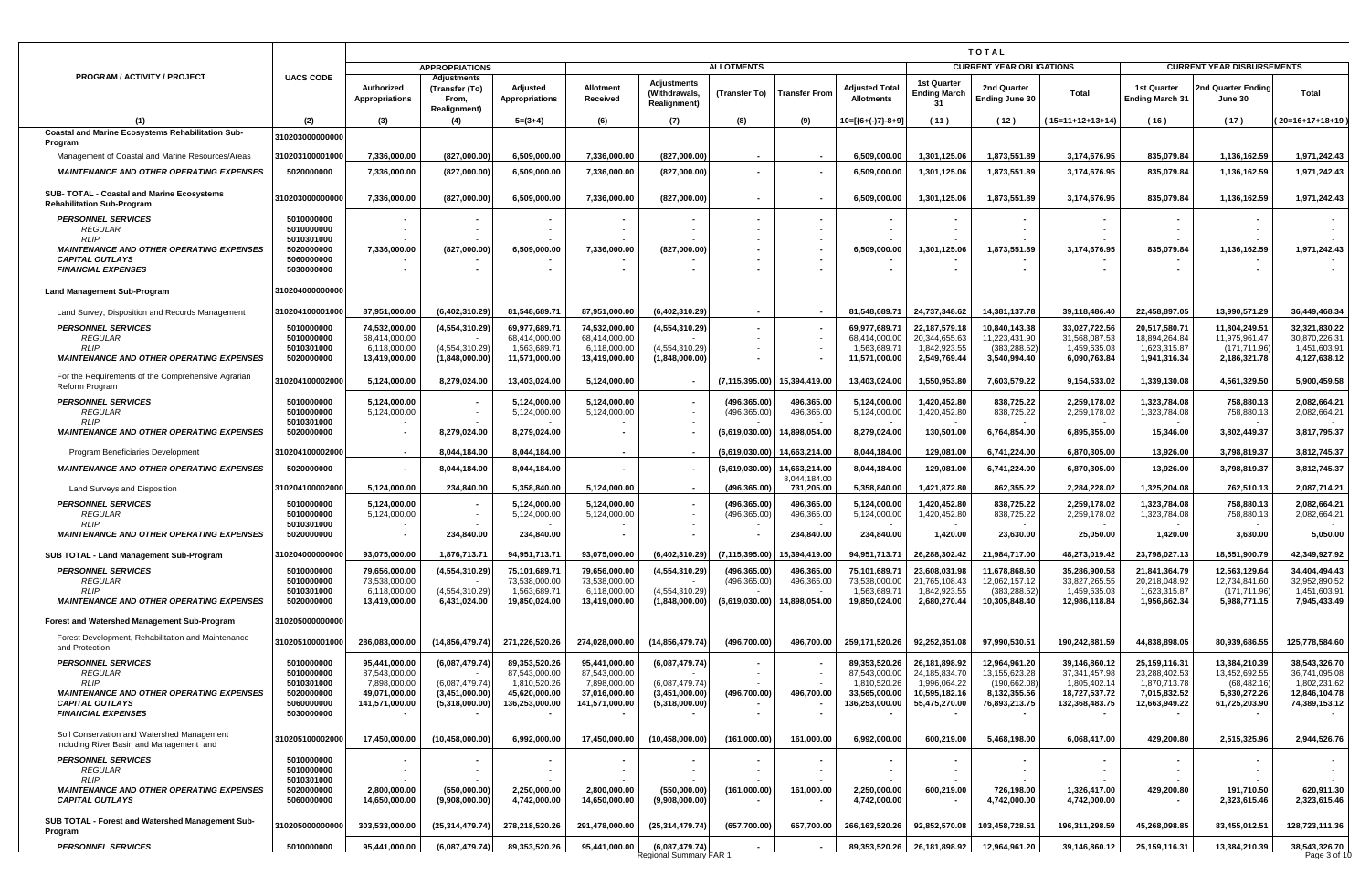|                                                                                                                                                                      |                                                                                  |                                                                                       | <b>TOTAL</b>                                                                       |                                                                                      |                                                                                       |                                                                                     |                                                   |                                           |                                                                                      |                                                                                  |                                                                                      |                                                                                        |                                                                                    |                                                                                 |                                                                                    |
|----------------------------------------------------------------------------------------------------------------------------------------------------------------------|----------------------------------------------------------------------------------|---------------------------------------------------------------------------------------|------------------------------------------------------------------------------------|--------------------------------------------------------------------------------------|---------------------------------------------------------------------------------------|-------------------------------------------------------------------------------------|---------------------------------------------------|-------------------------------------------|--------------------------------------------------------------------------------------|----------------------------------------------------------------------------------|--------------------------------------------------------------------------------------|----------------------------------------------------------------------------------------|------------------------------------------------------------------------------------|---------------------------------------------------------------------------------|------------------------------------------------------------------------------------|
|                                                                                                                                                                      |                                                                                  |                                                                                       | <b>APPROPRIATIONS</b>                                                              |                                                                                      |                                                                                       |                                                                                     | <b>ALLOTMENTS</b>                                 |                                           |                                                                                      |                                                                                  | <b>CURRENT YEAR OBLIGATIONS</b>                                                      |                                                                                        |                                                                                    | <b>CURRENT YEAR DISBURSEMENTS</b>                                               |                                                                                    |
| <b>PROGRAM / ACTIVITY / PROJECT</b>                                                                                                                                  | <b>UACS CODE</b>                                                                 | Authorized<br><b>Appropriations</b>                                                   | <b>Adjustments</b><br>(Transfer (To)<br>From,<br><b>Realignment)</b>               | Adjusted<br>Appropriations                                                           | Allotment<br>Received                                                                 | Adjustments<br>(Withdrawals,<br><b>Realignment)</b>                                 | (Transfer To)                                     | <b>Transfer From</b>                      | <b>Adjusted Total</b><br><b>Allotments</b>                                           | <b>1st Quarter</b><br><b>Ending March</b><br>-31                                 | 2nd Quarter<br>Ending June 30                                                        | Total                                                                                  | <b>1st Quarter</b><br><b>Ending March 31</b>                                       | Ind Quarter Ending<br>June 30                                                   | Total                                                                              |
| (1)                                                                                                                                                                  | (2)                                                                              | (3)                                                                                   | (4)                                                                                | $5=(3+4)$                                                                            | (6)                                                                                   | (7)                                                                                 | (8)                                               | (9)                                       | 10=[{6+(-)7}-8+9                                                                     | (11)                                                                             | (12)                                                                                 | $15=11+12+13+14$                                                                       | (16)                                                                               | (17)                                                                            | 20=16+17+18+19                                                                     |
| <b>REGULAR</b><br><b>RLIP</b><br><b>MAINTENANCE AND OTHER OPERATING EXPENSES</b><br><b>CAPITAL OUTLAYS</b><br><b>FINANCIAL EXPENSES</b>                              | 5010000000<br>5010301000<br>5020000000<br>5060000000<br>5030000000               | 87,543,000.00<br>7,898,000.00<br>51,871,000.00<br>156,221,000.00                      | (6,087,479.74)<br>(4,001,000.00)<br>(15, 226, 000.00)                              | 87,543,000.00<br>1,810,520.26<br>47,870,000.00<br>140,995,000.00                     | 87,543,000.00<br>7,898,000.00<br>39,816,000.00<br>156,221,000.00                      | (6,087,479.74)<br>(4,001,000.00)<br>(15, 226, 000.00)                               | (657,700.00)                                      | 657,700.00                                | 87,543,000.00<br>1,810,520.26<br>35,815,000.00<br>140,995,000.00                     | 24, 185, 834. 70<br>1,996,064.22<br>11,195,401.16<br>55,475,270.00               | 13, 155, 623. 28<br>(190, 662.08)<br>8,858,553.56<br>81,635,213.75                   | 37, 341, 457.98<br>1,805,402.1<br>20,053,954.72<br>137,110,483.75                      | 23,288,402.53<br>1,870,713.78<br>7,445,033.32<br>12,663,949.22                     | 13,452,692.55<br>(68, 482.16)<br>6,021,982.76<br>64,048,819.36                  | 36,741,095.08<br>1,802,231.62<br>13,467,016.08<br>76,712,768.58                    |
| TOTAL - NATURAL RESOURCES CONSERVATION AND<br><b>DEVELOPMENT PROGRAM</b>                                                                                             | 1020000000000                                                                    | 500,169,000.00                                                                        | (34,666,124.07)                                                                    | 465,502,875.93                                                                       | 488.114.000.00                                                                        | (42,945,148.07                                                                      | (7,853,095.00)                                    | 16,132,119.00                             | 453.447.875.93                                                                       | ############                                                                     | 142,750,344.46                                                                       | 287,676,814.1                                                                          | 90,689,716.06                                                                      | 118.146.335.36                                                                  | 208,836,051.42                                                                     |
| <b>PERSONNEL SERVICES</b><br><b>REGULAR</b><br><b>RLIP</b><br><b>MAINTENANCE AND OTHER OPERATING EXPENSES</b><br><b>CAPITAL OUTLAYS</b><br><b>FINANCIAL EXPENSES</b> | 5010000000<br>5010000000<br>5010301000<br>5020000000<br>5060000000<br>5030000000 | 230,407,000.00<br>211,791,000.00<br>18,616,000.00<br>112,391,000.00<br>157,371,000.00 | (14,095,148.07)<br>(14,095,148.07<br>(4,352,976.00)<br>(16, 218, 000.00)           | 216,311,851.93<br>211,791,000.00<br>4,520,851.93<br>108,038,024.00<br>141,153,000.00 | 230,407,000.00<br>211,791,000.00<br>18,616,000.00<br>100,336,000.00<br>157,371,000.00 | (14,095,148.07)<br>(14,095,148.07)<br>(12,632,000.00)<br>(16, 218, 000.00)          | (496, 365.00)<br>(496,365.00<br>(7,356,730.00)    | 496,365.00<br>496,365.00<br>15,635,754.00 | 216,311,851.93<br>211,791,000.00<br>4,520,851.93<br>95,983,024.00<br>141,153,000.00  | 67,083,136.59<br>61,858,449.94<br>5,224,686.65<br>22,360,063.13<br>55,483,270.00 | 32.900.880.31<br>33,789,966.39<br>(889, 086.08)<br>28,214,250.40<br>81,635,213.75    | 99,984,016.90<br>95,648,416.33<br>4,335,600.57<br>50,574,313.53<br>137, 118, 483. 75   | 63,532,368.67<br>58,768,014.98<br>4,764,353.69<br>14,486,198.17<br>12,671,149.22   | 34,775,605.50<br>35,219,385.98<br>(443,780.48<br>19,321,110.50<br>64,049,619.36 | 98,307,974.17<br>93,987,400.96<br>4,320,573.21<br>33,807,308.67<br>76,720,768.58   |
| TOTAL - NATURAL RESOURCES SUSTAINABLY MANAGED                                                                                                                        | 810000000000000                                                                  | 591,154,000.00                                                                        | (38,908,765.25)                                                                    | 552,245,234.75                                                                       | 579,099,000.00                                                                        | (47, 187, 789. 25)                                                                  | (7,853,095.00)                                    | 16,132,119.00                             | 540,190,234.75                                                                       | ############                                                                     | 161,350,104.82                                                                       | 333,246,041.31                                                                         | 113,100,052.71                                                                     | 135,334,466.58                                                                  | 248,434,519.29                                                                     |
| <b>PERSONNEL SERVICES</b><br><i>REGULAR</i><br><b>RLIP</b><br><b>MAINTENANCE AND OTHER OPERATING EXPENSES</b><br><b>CAPITAL OUTLAYS</b><br><b>FINANCIAL EXPENSES</b> | 5010000000<br>5010000000<br>5010301000<br>5020000000<br>5060000000<br>5030000000 | 273,879,000.00<br>251,880,000.00<br>21,999,000.00<br>154,514,000.00<br>162,761,000.00 | (16, 470, 789.25)<br>(16, 470, 789.25)<br>(5,768,976.00)<br>(16, 669, 000.00)      | 257,408,210.75<br>251,880,000.00<br>5,528,210.75<br>148,745,024.00<br>146,092,000.00 | 273,879,000.00<br>251,880,000.00<br>21,999,000.00<br>142,459,000.00<br>162,761,000.00 | (16, 470, 789.25)<br>(16,470,789.25<br>(14,048,000.00)<br>(16, 669, 000.00)         | (496,365.00)<br>(496,365.00)<br>(7, 356, 730.00)  | 496,365.00<br>496,365.00<br>15,635,754.00 | 257,408,210.75<br>251,880,000.00<br>5,528,210.75<br>136.690.024.00<br>146,092,000.00 | 83,676,806.90<br>77,221,141.44<br>6,455,665.46<br>30,378,719.59<br>57,840,410.00 | 39,742,478.04<br>40,858,184.36<br>(1, 115, 706.32)<br>38,002,547.03<br>83,605,079.75 | 123,419,284.94<br>118,079,325.80<br>5,339,959.14<br>68,381,266.62<br>141,445,489.75    | 79,667,622.20<br>73,725,732.29<br>5,941,889.90<br>19,693,821.29<br>13,738,609.22   | 41,899,343.52<br>42,517,052.84<br>(617,709.32<br>26,519,317.88<br>66,915,805.18 | 121,566,965.72<br>116,242,785.13<br>5,324,180.58<br>46,213,139.17<br>80,654,414.40 |
| ADAPTIVE CAPACITIES OF HUMAN COMMUNITIES AND<br><b>NATURAL SYSTEMS IMPROVED</b>                                                                                      | 320000000000000                                                                  |                                                                                       |                                                                                    |                                                                                      |                                                                                       |                                                                                     |                                                   |                                           |                                                                                      |                                                                                  |                                                                                      |                                                                                        |                                                                                    |                                                                                 |                                                                                    |
| <b>ENVIRONMENTAL AND NATURAL RESOURCES</b><br><b>RESILIENCY PROGRAM</b>                                                                                              | 320300000000000                                                                  |                                                                                       |                                                                                    |                                                                                      |                                                                                       |                                                                                     |                                                   |                                           |                                                                                      |                                                                                  |                                                                                      |                                                                                        |                                                                                    |                                                                                 |                                                                                    |
| Natural Resources Assessment                                                                                                                                         | 320300100001000                                                                  | 500,000.00                                                                            | (496,000.00)                                                                       | 4,000.00                                                                             | 500,000.00                                                                            | (496,000.00)                                                                        |                                                   |                                           | 4,000.00                                                                             | 4,270.00                                                                         | (4,270.00)                                                                           |                                                                                        | 4,270.00                                                                           | (4, 270.00)                                                                     |                                                                                    |
| <b>MAINTENANCE AND OTHER OPERATING EXPENSES</b><br><b>CAPITAL OUTLAYS</b><br><b>FINANCIAL EXPENSES</b>                                                               | 5020000000<br>5060000000<br>5030000000                                           | 500,000.00                                                                            | (496,000.00)                                                                       | 4,000.00                                                                             | 500,000.00                                                                            | (496,000.00)                                                                        |                                                   |                                           | 4,000.00                                                                             | 4,270.00                                                                         | (4,270.00)                                                                           |                                                                                        | 4,270.00                                                                           | (4,270.00)                                                                      |                                                                                    |
| SUB-TOTAL, OPERATIONS                                                                                                                                                | 0000000000000                                                                    | 591,654,000.00                                                                        | (39, 404, 765.25)                                                                  | 552,249,234.75                                                                       | 579,599,000.00                                                                        | (47,683,789.25)                                                                     | (7,853,095.00)                                    | 16,132,119.00                             | 540,194,234.75                                                                       | ############                                                                     | 161,345,834.82                                                                       | 333,246,041.31                                                                         | 113,104,322.71                                                                     | 135,330,196.58                                                                  | 248,434,519.29                                                                     |
| <b>PERSONNEL SERVICES</b><br>REGULAR<br><b>RLIP</b><br><b>MAINTENANCE AND OTHER OPERATING EXPENSES</b><br><b>CAPITAL OUTLAYS</b><br><b>FINANCIAL EXPENSES</b>        | 5010000000<br>5010000000<br>5010301000<br>5020000000<br>5060000000<br>5030000000 | 273,879,000.00<br>251,880,000.00<br>21,999,000.00<br>155,014,000.00<br>162,761,000.00 | (16, 470, 789.25)<br>(16, 470, 789.25)<br>(6, 264, 976.00)<br>(16, 669, 000.00)    | 257,408,210.75<br>251,880,000.00<br>5,528,210.75<br>148,749,024.00<br>146,092,000.00 | 273,879,000.00<br>251,880,000.00<br>21,999,000.00<br>142,959,000.00<br>162,761,000.00 | (16,470,789.25)<br>(16,470,789.25<br>(14,544,000.00)<br>(16, 669, 000.00)           | (496,365.00)<br>(496,365.00)<br>(7, 356, 730.00)  | 496,365.00<br>496,365.00<br>15,635,754.00 | 257,408,210.75<br>251,880,000.00<br>5,528,210.75<br>136,694,024.00<br>146,092,000.00 | 83,676,806.90<br>77,221,141.44<br>6,455,665.46<br>30,382,989.59<br>57,840,410.00 | 39,742,478.04<br>40,858,184.36<br>(1, 115, 706.32)<br>37,998,277.03<br>83,605,079.75 | 123,419,284.94<br>118,079,325.80<br>5,339,959.14<br>68,381,266.62<br>141,445,489.75    | 79,667,622.20<br>73,725,732.29<br>5,941,889.90<br>19,698,091.29<br>13,738,609.22   | 41,899,343.52<br>42,517,052.84<br>(617,709.32<br>26,515,047.88<br>66,915,805.18 | 121,566,965.72<br>116,242,785.13<br>5,324,180.58<br>46,213,139.17<br>80,654,414.40 |
| A. AGENCY SPECIFIC BUDGET/AUTOMATIC<br><b>APPROPRIATIONS (RLIP)</b>                                                                                                  |                                                                                  | 788,798,000.00                                                                        | (46, 188, 056.00)                                                                  | 742,609,944.00                                                                       | 776,743,000.00                                                                        | (61,080,000.00)                                                                     | (7,927,095.00)                                    | 22,819,039.00                             | 730,554,944.00                                                                       | ############                                                                     | 198,705,559.80                                                                       | 432,793,847.93                                                                         | 162,516,531.48                                                                     | 174,193,381.05                                                                  | 336,709,912.54                                                                     |
| <b>PERSONNEL SERVICES</b><br>REGULAR<br><b>RLIP</b><br><b>MAINTENANCE AND OTHER OPERATING EXPENSES</b><br><b>CAPITAL OUTLAYS</b><br><b>FINANCIAL EXPENSES</b>        | 5010000000<br>5010000000<br>5010301000<br>5020000000<br>5060000000<br>5030000000 | 400,206,000.00<br>368,380,000.00<br>31,826,000.00<br>213,631,000.00<br>174,961,000.00 | (23,508,000.00)<br>318.11<br>(23,508,318.11<br>(4,524,056.00)<br>(18, 156, 000.00) | 376,698,000.00<br>368,380,318.11<br>8,317,681.89<br>209,106,944.00<br>156,805,000.00 | 400,206,000.00<br>368,380,000.00<br>31,826,000.00<br>201,576,000.00<br>174,961,000.00 | (23,508,000.00)<br>318.11<br>(23,508,318.1)<br>(19,416,000.00)<br>(18, 156, 000.00) | (496, 365.00)<br>(496,365.00)<br>(7, 430, 730.00) | 496,365.00<br>496,365.00<br>22,322,674.00 | 376,698,000.00<br>368,380,318.11<br>8,317,681.89<br>197,051,944.00<br>156,805,000.00 | ############<br>############<br>9,497,384.16<br>46,435,566.86<br>63,080,204.05   | 61,985,359.55<br>63.658.082.14<br>(1,672,722.59)<br>48,779,198.17<br>87,941,002.08   | 186, 557, 876. 77<br>178.733.215.20<br>7,824,661.57<br>95,214,765.03<br>151,021,206.13 | 113,396,244.38<br>104.876.817.25<br>8,519,427.13<br>31,032,413.34<br>18,087,873.76 | 69,981,257.94<br>70,771,892.48<br>(790,634.54<br>34,550,385.67<br>69,661,737.44 | 183,377,502.32<br>175,648,709.73<br>7,728,792.59<br>65,582,799.01<br>87,749,611.20 |
| B. SPECIAL PURPOSE FUNDS / AUTOMATIC APPROPRIATIONS                                                                                                                  |                                                                                  |                                                                                       |                                                                                    |                                                                                      |                                                                                       |                                                                                     |                                                   |                                           |                                                                                      |                                                                                  |                                                                                      |                                                                                        |                                                                                    |                                                                                 |                                                                                    |
| Pension and Gratuity Fund - For Payment of Retirement &<br><b>Terminal Leave Benefits</b>                                                                            |                                                                                  | $\sim$                                                                                | 3,172,726.00                                                                       | 3,172,726.00                                                                         | 3,172,726.00                                                                          | $\sim$                                                                              | $\sim$                                            | $\sim$                                    | 3,172,726.00                                                                         | 3,172,723.96                                                                     | $\sim$                                                                               | 3,172,723.96                                                                           | 3,172,723.96                                                                       | $\sim$                                                                          | 3,172,723.96                                                                       |
| <b>PERSONNEL SERVICES</b><br><b>REGULAR</b><br><b>RLIP</b>                                                                                                           | 5010000000<br>5010000000<br>5010301000                                           |                                                                                       | 3,172,726.00<br>3,172,726.00                                                       | 3,172,726.00<br>3,172,726.00                                                         | 3,172,726.00<br>3,172,726.00                                                          |                                                                                     |                                                   |                                           | 3,172,726.00<br>3,172,726.00                                                         | 3,172,723.96<br>3,172,723.96                                                     | $\blacksquare$<br>$\sim$<br>$\sim$                                                   | 3,172,723.96<br>3,172,723.96                                                           | 3,172,723.96<br>3,172,723.96                                                       |                                                                                 | 3,172,723.96<br>3,172,723.96                                                       |
| Miscellaneous Personnel Benefits Fund (MPBF)/Retirement<br>and Life Insurance Premium (RLIP) - Funding Requirements<br>for the Filling up of Unfilled Positions      |                                                                                  |                                                                                       | 23,895,000.00                                                                      | 23,895,000.00                                                                        |                                                                                       |                                                                                     |                                                   | (4,284,107.00) 28,179,107.00              | 23,895,000.00                                                                        |                                                                                  | 8,844,346.01                                                                         | 8,844,346.01                                                                           |                                                                                    | 8,519,470.92                                                                    | 8,519,470.92                                                                       |
| <b>PERSONNEL SERVICES</b>                                                                                                                                            | 5010000000                                                                       |                                                                                       | 23,895,000.00                                                                      | 23,895,000.00                                                                        |                                                                                       | Regional Summary FAR 1                                                              |                                                   | $(4,284,107.00)$ 28,179,107.00            | 23,895,000.00                                                                        |                                                                                  | 8,844,346.01                                                                         | 8,844,346.01                                                                           |                                                                                    | 8,519,470.92                                                                    | 8,519,470.92<br>Page 4 of 10                                                       |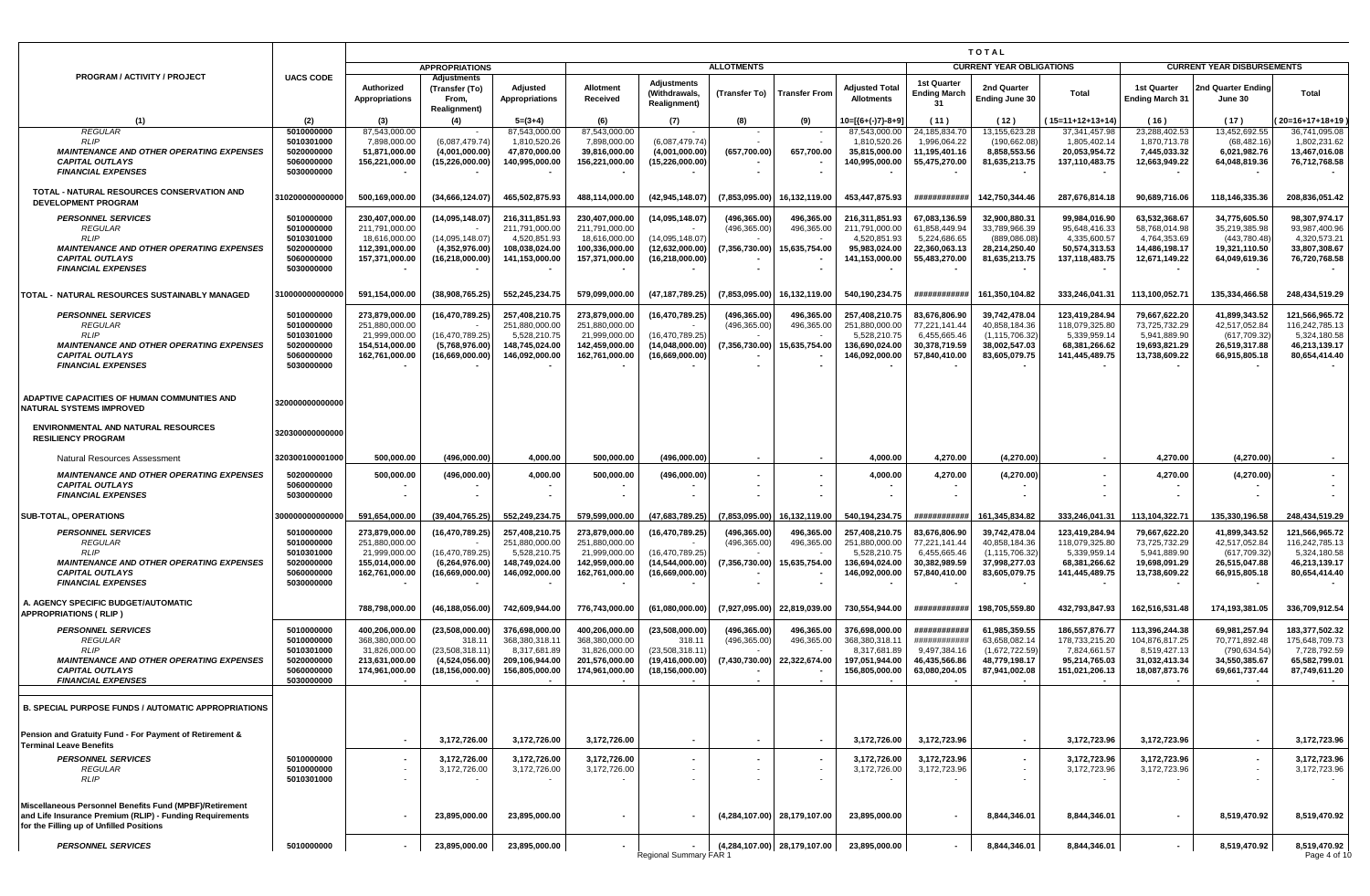|                                                                                                                                                                |                                                                                  | <b>TOTAL</b>                                                                          |                                                                                      |                                                                                      |                                                                                       |                                                                                |                                                                   |                                                                                |                                                                                      |                                                                                |                                                                                   |                                                                                     |                                                                                    |                                                                                  |                                                                                    |
|----------------------------------------------------------------------------------------------------------------------------------------------------------------|----------------------------------------------------------------------------------|---------------------------------------------------------------------------------------|--------------------------------------------------------------------------------------|--------------------------------------------------------------------------------------|---------------------------------------------------------------------------------------|--------------------------------------------------------------------------------|-------------------------------------------------------------------|--------------------------------------------------------------------------------|--------------------------------------------------------------------------------------|--------------------------------------------------------------------------------|-----------------------------------------------------------------------------------|-------------------------------------------------------------------------------------|------------------------------------------------------------------------------------|----------------------------------------------------------------------------------|------------------------------------------------------------------------------------|
|                                                                                                                                                                |                                                                                  |                                                                                       | <b>APPROPRIATIONS</b>                                                                |                                                                                      |                                                                                       |                                                                                | <b>ALLOTMENTS</b>                                                 |                                                                                |                                                                                      |                                                                                | <b>CURRENT YEAR OBLIGATIONS</b>                                                   |                                                                                     |                                                                                    | <b>CURRENT YEAR DISBURSEMENTS</b>                                                |                                                                                    |
| <b>PROGRAM / ACTIVITY / PROJECT</b>                                                                                                                            | <b>UACS CODE</b>                                                                 | Authorized<br>Appropriations                                                          | <b>Adiustments</b><br>(Transfer (To)<br>From.<br><b>Realignment</b> )                | Adjusted<br><b>Appropriations</b>                                                    | <b>Allotment</b><br>Received                                                          | <b>Adjustments</b><br>(Withdrawals.<br><b>Realignment</b> )                    | (Transfer To)                                                     | <b>Transfer From</b>                                                           | <b>Adiusted Total</b><br><b>Allotments</b>                                           | 1st Quarter<br><b>Ending March</b><br>-31                                      | 2nd Quarter<br>Ending June 30                                                     | Total                                                                               | 1st Quarter<br><b>Ending March 31</b>                                              | 2nd Quarter Ending<br>June 30                                                    | Total                                                                              |
| (1)                                                                                                                                                            | (2)                                                                              | (3)                                                                                   | (4)                                                                                  | $5=(3+4)$                                                                            | (6)                                                                                   | (7)                                                                            | (8)                                                               | (9)                                                                            | $10 = \frac{6+(-7)}{2} - 8 + 9$                                                      | (11)                                                                           | (12)                                                                              | $15=11+12+13+14$                                                                    | (16)                                                                               | (17)                                                                             | $20=16+17+18+19$                                                                   |
| <b>REGULAR</b><br>RIP                                                                                                                                          | 5010000000<br>5010301000                                                         | ٠.                                                                                    | 23,072,000.00<br>823,000.00                                                          | 23,072,000.00<br>823,000.00                                                          |                                                                                       |                                                                                | (4,047,274.00)<br>(236, 833.00)                                   | 27,119,274.00<br>1,059,833.00                                                  | 23,072,000.00<br>823,000.00                                                          | $\sim$<br>$\sim$                                                               | 8,713,351.13<br>130,994.88                                                        | 8,713,351.13<br>130,994.88                                                          |                                                                                    | 8,397,947.18<br>121,523.74                                                       | 8,397,947.18<br>121,523.74                                                         |
| <b>TOTAL SPECIAL PURPOSE FUNDS / AUTOMATIC</b><br><b>APPROPRIATIONS</b>                                                                                        |                                                                                  | $\overline{\phantom{a}}$                                                              | 27.067.726.00                                                                        | 27.067.726.00                                                                        | 3.172.726.00                                                                          |                                                                                |                                                                   | (4.284.107.00) 28.179.107.00                                                   | 27.067.726.00                                                                        | 3.172.723.96                                                                   | 8.844.346.01                                                                      | 12.017.069.97                                                                       | 3.172.723.96                                                                       | 8.519.470.92                                                                     | 11.692.194.88                                                                      |
| <b>PERSONNEL SERVICES</b><br>REGULAR<br>RIP                                                                                                                    | 5010000000<br>5010000000<br>5010301000                                           | $\sim$<br>$\sim$                                                                      | 27.067.726.00<br>26,244,726.00<br>823.000.00                                         | 27.067.726.00<br>26,244,726.00<br>823,000.00                                         | 3,172,726.00<br>3,172,726.00                                                          |                                                                                | (4.047.274.00)<br>(236.833.00)                                    | (4.284.107.00) 28.179.107.00<br>27,119,274.00<br>1,059,833.00                  | 27,067,726.00<br>26,244,726.00<br>823.000.00                                         | 3,172,723.96<br>3,172,723.96<br>$\sim$                                         | 8.844.346.01<br>8,713,351.13<br>130.994.88                                        | 12.017.069.97<br>11,886,075.09<br>130,994.88                                        | 3,172,723.96<br>3,172,723.96                                                       | 8.519.470.92<br>8,397,947.18<br>121,523.74                                       | 11.692.194.88<br>11,570,671.14<br>121,523.74                                       |
| <b>GRAND TOTAL</b>                                                                                                                                             |                                                                                  | 788.798.000.00                                                                        | (19.120.330.00)                                                                      | 769.677.670.00                                                                       | 779,915,726.00                                                                        | (61.080.000.00)                                                                | (12,211,202.00) 50,998,146.00                                     |                                                                                | 757.622.670.00                                                                       |                                                                                | ############# 207.549.905.81                                                      | 444.810.917.90                                                                      | 165.689.255.44                                                                     | 182.712.851.97                                                                   | 348,402,107.42                                                                     |
| <b>PERSONNEL SERVICES</b><br><b>REGULAR</b><br>RIP<br><b>MAINTENANCE AND OTHER OPERATING EXPENSES</b><br><b>CAPITAL OUTLAYS</b><br><b>FINANCIAL EXPENSES</b>   | 5010000000<br>5010000000<br>5010301000<br>5020000000<br>5060000000<br>5030000000 | 400.206.000.00<br>368,380,000.00<br>31,826,000.00<br>213,631,000.00<br>174.961.000.00 | 3,559,726.00<br>26,245,044.11<br>(22,685,318.11<br>(4,524,056.00)<br>(18.156.000.00) | 403.765.726.00<br>394.625.044.1<br>9.140.681.89<br>209,106,944.00<br>156.805.000.00  | 403.378.726.00<br>371,552,726.00<br>31.826.000.00<br>201,576,000.00<br>174.961.000.00 | (23.508.000.00<br>318.1<br>(23.508.318.1)<br>(19,416,000.00<br>(18.156.000.00) | (4.780.472.00)<br>(4,543,639.00)<br>(236.833.00<br>(7,430,730.00) | 28.675.472.00<br>27,615,639.00<br>1,059,833.00<br>22,322,674.00                | 403,765,726.00<br>394,625,044.1<br>9.140.681.89<br>197,051,944.00<br>156.805.000.00  | ###########<br>###########<br>9.497.384.16<br>46,435,566.86<br>63.080.204.05   | 70,829,705.56<br>72,371,433.27<br>(1.541.727.71<br>48,779,198.17<br>87.941.002.08 | 198.574.946.74<br>190,619,290.29<br>7,955,656.45<br>95,214,765.03<br>151,021,206.13 | 116.568.968.34<br>108.049.541.21<br>8.519.427.13<br>31,032,413.34<br>18.087.873.76 | 78,500,728.86<br>79,169,839.66<br>(669.110.80)<br>34,550,385.67<br>69.661.737.44 | 195.069.697.20<br>187,219,380.87<br>7.850.316.33<br>65,582,799.01<br>87,749,611.20 |
| <b>GRAND TOTAL - FAR 1 A</b>                                                                                                                                   |                                                                                  | 788.798.000.00                                                                        | (19.120.330.00)                                                                      | 769.677.670.00                                                                       | 779.915.726.00                                                                        | (61.080.000.00) (12.211.202.00) 50.998.146.00                                  |                                                                   |                                                                                | 757.622.670.00                                                                       | ############                                                                   | 207.549.905.81                                                                    | 444.810.917.90                                                                      | 165.689.255.44                                                                     | 182.712.851.97                                                                   | 348,402,107.42                                                                     |
| <b>PERSONNEL SERVICES</b><br><b>REGULAR</b><br>RIP<br><b>MAINTENANCE AND OTHER OPERATING EXPENSES</b><br><b>CAPITAL OUTLAYS</b><br><b>FINANCIAL EXPENSES</b>   | 5010000000<br>5010000000<br>5010301000<br>5020000000<br>5060000000<br>5030000000 | 400.206.000.00<br>368,380,000.00<br>31.826.000.00<br>213,631,000.00<br>174.961.000.00 | 3.559.726.00<br>26,245,044.11<br>(22.685.318.11<br>(4,524,056.00)<br>(18,156,000.00) | 403.765.726.00<br>394.625.044.11<br>9.140.681.89<br>209,106,944.00<br>156.805.000.00 | 403.378.726.00<br>371,552,726.00<br>31,826,000.00<br>201,576,000.00<br>174,961,000.00 | (23.508.000.00<br>318.1<br>(23.508.318.11<br>(19,416,000.00<br>(18,156,000.00  | (4,543,639.00)<br>(236.833.00)<br>(7,430,730.00)                  | (4.780.472.00) 28.675.472.00<br>27,615,639.00<br>1.059.833.00<br>22,322,674.00 | 403.765.726.00<br>394,625,044.11<br>9.140.681.89<br>197,051,944.00<br>156.805.000.00 | ############<br>############<br>9.497.384.16<br>46,435,566.86<br>63.080.204.05 | 70.829.705.56<br>72,371,433.27<br>(1.541.727.71<br>48,779,198.17<br>87.941.002.08 | 198.574.946.74<br>190,619,290.29<br>7.955.656.45<br>95,214,765.03<br>151,021,206.13 | 116.568.968.34<br>108.049.541.21<br>8.519.427.13<br>31,032,413.34<br>18,087,873.76 | 78.500.728.86<br>79,169,839.66<br>(669.110.80)<br>34,550,385.67<br>69,661,737.44 | 195.069.697.20<br>187,219,380.87<br>7.850.316.33<br>65,582,799.01<br>87,749,611.20 |
| <b>VARIANCE</b>                                                                                                                                                |                                                                                  | $\sim$                                                                                | $\sim$                                                                               | $\sim$                                                                               | $\sim$                                                                                | $\blacksquare$                                                                 | $\sim$                                                            |                                                                                | $\sim$                                                                               | $\sim$                                                                         | $\blacksquare$                                                                    | $\blacksquare$                                                                      | $\sim$                                                                             | $\sim$                                                                           |                                                                                    |
| <b>PERSONNEL SERVICES</b><br><b>REGULAR</b><br>RI IP<br><b>MAINTENANCE AND OTHER OPERATING EXPENSES</b><br><b>CAPITAL OUTLAYS</b><br><b>FINANCIAL EXPENSES</b> | 5010000000<br>5010000000<br>5010301000<br>5020000000<br>5060000000<br>5030000000 | $\sim$                                                                                |                                                                                      |                                                                                      |                                                                                       | 0.00                                                                           |                                                                   |                                                                                |                                                                                      | $\blacksquare$<br>$\blacksquare$<br>$\blacksquare$                             |                                                                                   |                                                                                     |                                                                                    |                                                                                  |                                                                                    |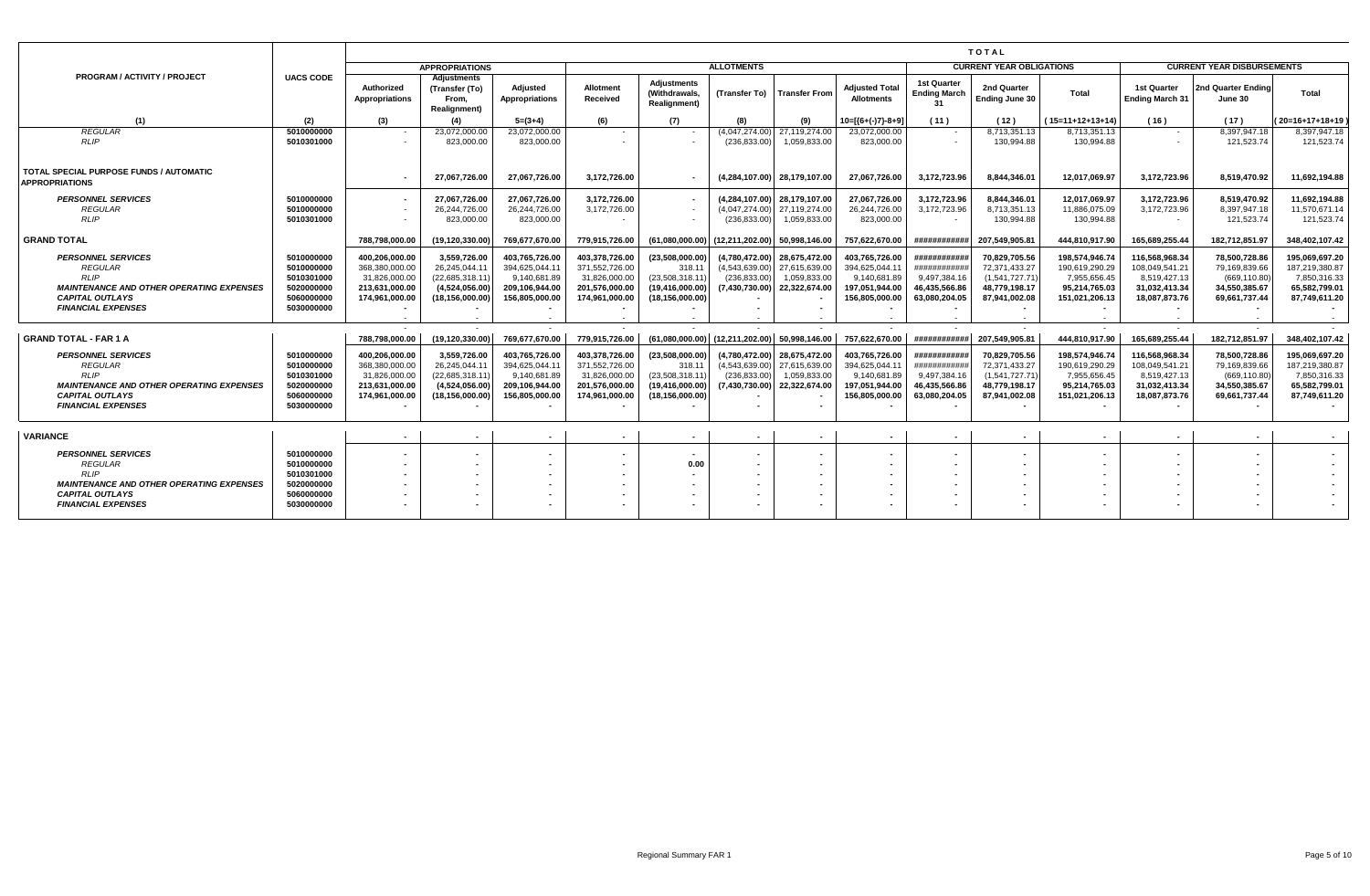## Department of Environment and Natural Resources

**STATEMENT OF APPROPRIATIONS, ALLOTMENTS, OBLIGA As of the June, 2020 FUND 101 - CURRENT**

| <b>Department</b>                         | <b>ENVIRONMEN</b>         |
|-------------------------------------------|---------------------------|
| Agency                                    | $\therefore$ OFFICE OF TI |
| <b>Operating Unit</b>                     | $\therefore$ Region 10    |
| <b>Organization Code (UACS)</b>           |                           |
| <b>Funding Source Code (As clustered)</b> | 01101101                  |

|                                                                                                           |                          |                                     | <b>BALANCES</b>                  |                       |                               |
|-----------------------------------------------------------------------------------------------------------|--------------------------|-------------------------------------|----------------------------------|-----------------------|-------------------------------|
| PROGRAM / ACTIVITY / PROJECT                                                                              | <b>UACS CODE</b>         |                                     |                                  |                       | <b>Unpaid Obligations</b>     |
|                                                                                                           |                          | Unreleased<br><b>Appropriations</b> | Unobligated<br><b>Allotments</b> | Due and<br>Demandable | Not Yet Due and<br>Demandable |
| (1)                                                                                                       | (2)                      | $21 = (5-10)$                       | $22=(10-15)$                     | (23)                  | (24)                          |
| <b>PROGRAMS</b>                                                                                           |                          |                                     |                                  |                       |                               |
| <b>General Administration &amp; Support</b>                                                               | 100000000000000          |                                     |                                  |                       |                               |
| <b>General Management and Supervision</b>                                                                 | 100000100001000          | ٠                                   | 59,879,460.28                    | 103,758.80            | 4,799,461.52                  |
| <b>PERSONNEL SERVICES</b>                                                                                 | 5010000000               |                                     | 39,868,460.50                    | 103,758.80            | 393,787.35                    |
| <b>REGULAR</b>                                                                                            | 5010000000               |                                     | 39,599,373.20                    | 103,758.80            | 370,737.41                    |
| <b>RLIP</b><br><b>MAINTENANCE AND OTHER OPERATING EXPENSES</b>                                            | 5010301000<br>5020000000 |                                     | 269,087.30                       |                       | 23,049.94                     |
| <b>CAPITAL OUTLAYS</b>                                                                                    | 5060000000               |                                     | 19,112,274.16<br>898,725.62      |                       | 3,581,776.59<br>823,897.58    |
|                                                                                                           |                          |                                     |                                  |                       |                               |
| <b>Human Resource Development</b>                                                                         | 100000100002000          |                                     | 7,895,536.86                     |                       | 778,691.96                    |
| <b>PERSONNEL SERVICES</b>                                                                                 | 5010000000               |                                     | 5,278,100.86                     |                       | 224,650.75                    |
| <b>REGULAR</b>                                                                                            | 5010000000               |                                     | 5,244,307.42                     |                       | 222,859.75                    |
| <b>RLIP</b>                                                                                               | 5010301000               |                                     | 33,793.44                        |                       | 1,791.00                      |
| <b>MAINTENANCE AND OTHER OPERATING EXPENSES</b>                                                           | 5020000000               |                                     | 2,617,436.00                     |                       | 554,041.21                    |
| <b>Administration of Personnel Benefits</b>                                                               | 100000100003000          |                                     |                                  |                       |                               |
| <b>PERSONNEL SERVICES</b>                                                                                 | 5010000000               |                                     |                                  |                       |                               |
| <b>REGULAR</b>                                                                                            | 5010000000               |                                     |                                  |                       |                               |
| SUB-TOTAL, GENERAL ADMINISTRATION AND SUPPORT                                                             | 100000000000000          |                                     | 67,774,997.14                    | 103,758.80            | 5,578,153.48                  |
| <b>PERSONNEL SERVICES</b>                                                                                 | 5010000000               | ٠                                   | 45,146,561.36                    | 103,758.80            | 618,438.10                    |
| <b>REGULAR</b>                                                                                            | 5010000000               |                                     | 44,843,680.62                    | 103,758.80            | 593,597.16                    |
| <b>RLIP</b>                                                                                               | 5010301000               |                                     | 302,880.74                       |                       | 24,840.94                     |
| <b>MAINTENANCE AND OTHER OPERATING EXPENSES</b><br><b>CAPITAL OUTLAYS</b>                                 | 5020000000<br>5060000000 |                                     | 21,729,710.16<br>898,725.62      | $\blacksquare$        | 4,135,817.80<br>823,897.58    |
| <b>SUPPORT TO OPERATIONS</b>                                                                              | 200000000000000          |                                     |                                  |                       |                               |
| Data Management including Systems Development and                                                         | 200000100001000          |                                     | 4,987,993.15                     |                       | 2,474,027.94                  |
| <b>PERSONNEL SERVICES</b>                                                                                 | 5010000000               |                                     | 2,580,333.21                     |                       | 29,946.18                     |
| <b>REGULAR</b>                                                                                            | 5010000000               |                                     | 2,579,785.29                     |                       | 29,210.82                     |
| <b>RLIP</b>                                                                                               | 5010301000               |                                     | 547.92                           |                       | 735.36                        |
| <b>MAINTENANCE AND OTHER OPERATING EXPENSES</b>                                                           | 5020000000               |                                     | 2,169,101.94                     |                       | 787,459.76                    |
| <b>CAPITAL OUTLAYS</b>                                                                                    | 5060000000               |                                     | 238,558.00                       |                       | 1,656,622.00                  |
| Production and Dissemination of Technical and Popular<br>Materials in the Conservation and Development of | 200000100002000          |                                     | 2,084,818.56                     |                       | 613,314.20                    |
| <b>Natural Resources and Environmental Education,</b><br>including an Encyclopedia on Biodiversity        |                          |                                     |                                  |                       |                               |
| <b>PERSONNEL SERVICES</b>                                                                                 | 5010000000               |                                     | 1,143,764.66                     |                       | 17,379.02                     |
| <b>REGULAR</b>                                                                                            | 5010000000               |                                     | 1,143,764.66                     |                       | 16,456.22                     |
| <b>RLIP</b>                                                                                               | 5010301000               |                                     |                                  |                       | 922.80                        |
| <b>MAINTENANCE AND OTHER OPERATING EXPENSES</b>                                                           | 5020000000               |                                     | 941,053.90                       |                       | 595,935.18                    |
| Legal Services including Operations Against Lawful<br><b>Titling of Public Lands</b>                      | 200000100003000          |                                     | 2,953,606.89                     | $\blacksquare$        | 571,378.84                    |
| <b>PERSONNEL SERVICES</b>                                                                                 | 5010000000               |                                     | 2,411,950.43                     |                       | 186,175.65                    |
| <b>REGULAR</b>                                                                                            | 5010000000               |                                     | 2,411,950.43                     |                       | 133,973.81                    |
| <b>RLIP</b>                                                                                               | 5010301000               |                                     |                                  |                       | 52,201.84                     |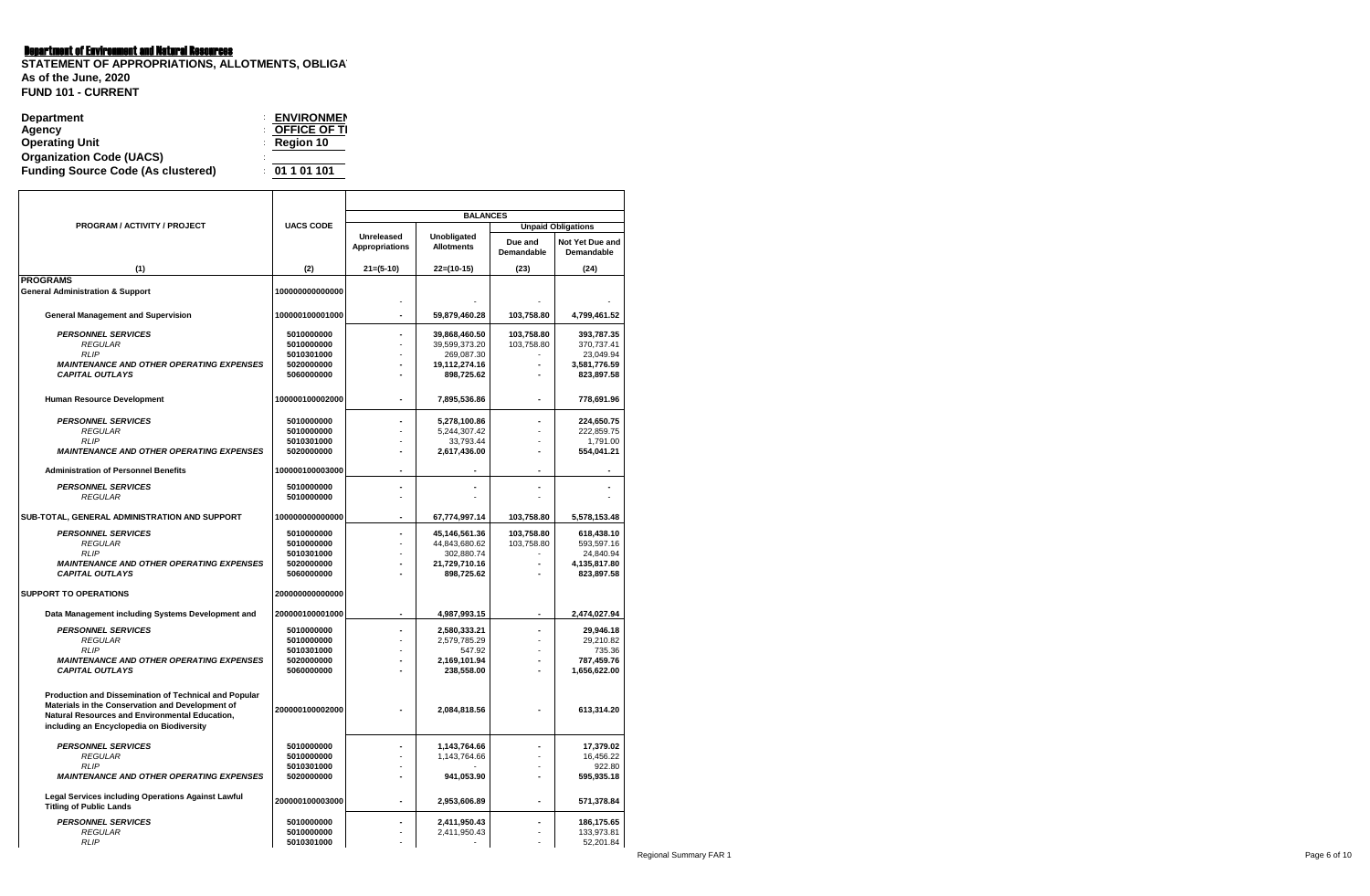|                                                                                                                                                                         |                          |                       | <b>BALANCES</b>             |                       |                               |  |  |  |
|-------------------------------------------------------------------------------------------------------------------------------------------------------------------------|--------------------------|-----------------------|-----------------------------|-----------------------|-------------------------------|--|--|--|
| <b>PROGRAM / ACTIVITY / PROJECT</b>                                                                                                                                     | <b>UACS CODE</b>         | Unreleased            | Unobligated                 |                       | <b>Unpaid Obligations</b>     |  |  |  |
|                                                                                                                                                                         |                          | <b>Appropriations</b> | <b>Allotments</b>           | Due and<br>Demandable | Not Yet Due and<br>Demandable |  |  |  |
| (1)                                                                                                                                                                     | (2)                      | $21=(5-10)$           | $22=(10-15)$                | (23)                  | (24)                          |  |  |  |
| <b>MAINTENANCE AND OTHER OPERATING EXPENSES</b>                                                                                                                         | 5020000000               |                       | 541,656.46                  |                       | 385,203.19                    |  |  |  |
| Conduct of Special Studies, Design and Development in<br>Support of Forestry, Mining and Environmental<br>Management Operations, Including Climate Change<br>Resilience | 200000100004000          |                       | 1,187,360.13                |                       | 413,649.28                    |  |  |  |
| <b>MAINTENANCE AND OTHER OPERATING EXPENSES</b>                                                                                                                         | 5020000000               |                       | 1,187,360.13                |                       | 413,649.28                    |  |  |  |
| Formulation and Monitoring of ENR Sector Policies,<br>Plans, Programs and Projects                                                                                      | 200000100005000          |                       | 11,824,126.76               |                       | 1,518,130.83                  |  |  |  |
| <b>PERSONNEL SERVICES</b>                                                                                                                                               | 5010000000               |                       | 4,868,587.76                |                       | 372,357.47                    |  |  |  |
| <b>REGULAR</b>                                                                                                                                                          | 5010000000               |                       | 4,867,247.71                |                       | 370,967.99                    |  |  |  |
| <b>RLIP</b>                                                                                                                                                             | 5010301000               |                       | 1,340.05                    |                       | 1,389.48                      |  |  |  |
| <b>MAINTENANCE AND OTHER OPERATING EXPENSES</b>                                                                                                                         | 5020000000               |                       | 6,955,539.00                |                       | 1,145,773.36                  |  |  |  |
| <b>SUB-TOTAL, SUPPORT TO OPERATIONS</b>                                                                                                                                 | 20000000000000           | ٠                     | 23,037,905.49               | $\blacksquare$        | 5,590,501.09                  |  |  |  |
| <b>PERSONNEL SERVICES</b>                                                                                                                                               | 5010000000               |                       | 11,004,636.06               |                       | 605,858.32                    |  |  |  |
| <b>REGULAR</b>                                                                                                                                                          | 5010000000               |                       | 11,002,748.09               |                       | 550,608.84                    |  |  |  |
| <b>RLIP</b>                                                                                                                                                             | 5010301000               |                       | 1,887.97                    |                       | 55.249.48                     |  |  |  |
| <b>MAINTENANCE AND OTHER OPERATING EXPENSES</b><br><b>CAPITAL OUTLAYS</b>                                                                                               | 5020000000<br>5060000000 |                       | 11,794,711.43<br>238,558.00 | ÷                     | 3,328,020.77<br>1,656,622.00  |  |  |  |
| <b>OPERATIONS</b>                                                                                                                                                       | 300000000000000          |                       |                             |                       |                               |  |  |  |
| NATURAL RESOURCES SUSTAINABLY MANAGED                                                                                                                                   | 310000000000000          |                       |                             |                       |                               |  |  |  |
| NATURAL RESOURCES ENFORCEMENT AND<br><b>REGULATORY PROGRAM</b>                                                                                                          | 310100000000000          |                       |                             |                       |                               |  |  |  |
| Natural Resources Management<br>Arrangement/Agreement and Permit Issuance                                                                                               | 310100100001000          | ٠                     | 39,789,723.54               |                       | 5,789,672.81                  |  |  |  |
| <b>PERSONNEL SERVICES</b>                                                                                                                                               | 5010000000               |                       | 17,661,090.77               |                       | 176,276.50                    |  |  |  |
| <b>REGULAR</b>                                                                                                                                                          | 5010000000               |                       | 17,658,090.53               |                       | 175,525.30                    |  |  |  |
| <b>RLIP</b>                                                                                                                                                             | 5010301000               |                       | 3,000.24                    |                       | 751.20                        |  |  |  |
| <b>MAINTENANCE AND OTHER OPERATING EXPENSES</b>                                                                                                                         | 5020000000               |                       | 21,516,638.77               |                       | 5,220,036.13                  |  |  |  |
| <b>CAPITAL OUTLAYS</b>                                                                                                                                                  | 5060000000               |                       | 611,994.00                  |                       | 393,360.18                    |  |  |  |
| Operations against illegal environment and natural<br>resources activities                                                                                              | 310100100002000          |                       | 1,383,408.14                |                       | 181,086.46                    |  |  |  |
| <b>MAINTENANCE AND OTHER OPERATING EXPENSES</b>                                                                                                                         | 5020000000               | ٠                     | 1,383,408.14                | ٠                     | 181,086.46                    |  |  |  |
| TOTAL - NATURAL RESOURCES ENFORCEMENT AND<br><b>REGULATORY PROGRAM</b>                                                                                                  | 310100000000000          | ٠                     | 41,173,131.68               | ÷                     | 5,970,759.27                  |  |  |  |
| <b>PERSONNEL SERVICES</b>                                                                                                                                               | 5010000000               |                       | 17,661,090.77               |                       | 176,276.50                    |  |  |  |
| <b>REGULAR</b>                                                                                                                                                          | 5010000000               |                       | 17,658,090.53               |                       | 175,525.30                    |  |  |  |
| <b>RLIP</b>                                                                                                                                                             | 5010301000               |                       | 3,000.24                    | ÷                     | 751.20                        |  |  |  |
| <b>MAINTENANCE AND OTHER OPERATING EXPENSES</b>                                                                                                                         | 5020000000               |                       | 22,900,046.91               | ÷,                    | 5,401,122.59                  |  |  |  |
| <b>CAPITAL OUTLAYS</b><br><b>FINANCIAL EXPENSES</b>                                                                                                                     | 5060000000<br>5030000000 |                       | 611,994.00                  | ÷                     | 393,360.18                    |  |  |  |
| <b>NATURAL RESOURCES CONSERVATION AND</b><br><b>DEVELOPMENT PROGRAM</b>                                                                                                 | 310200000000000          |                       |                             |                       |                               |  |  |  |
| Protected Areas, Caves and Wetlands Development and<br><b>Management Sub-Program</b>                                                                                    | 310201000000000          |                       |                             |                       |                               |  |  |  |
| Protected Areas Development and Management                                                                                                                              | 310201100001000          | ٠                     | 43,008,168.94               |                       | 3,194,469.75                  |  |  |  |
| <b>PERSONNEL SERVICES</b>                                                                                                                                               | 5010000000               | ٠                     | 26,306,385.76               |                       | 190,103.16                    |  |  |  |
| <b>REGULAR</b>                                                                                                                                                          | 5010000000               | ÷                     | 26,230,307.20               |                       | 186,277.44                    |  |  |  |
| <b>RLIP</b>                                                                                                                                                             | 5010301000               |                       | 76,078.56                   |                       | 3,825.72                      |  |  |  |
| <b>MAINTENANCE AND OTHER OPERATING EXPENSES</b>                                                                                                                         | 5020000000               | ٠                     | 16,701,783.18               | ٠                     | 3,004,366.59                  |  |  |  |
| Wildlife Resources Conservation Sub-Program                                                                                                                             | 310202000000000          |                       |                             |                       |                               |  |  |  |
| Protection and Conservation Wildlife                                                                                                                                    | 310202100001000          |                       | 2,897,653.80                |                       | 931,579.76                    |  |  |  |
| <b>MAINTENANCE AND OTHER OPERATING EXPENSES</b><br><b>CAPITAL OUTLAYS</b>                                                                                               | 5020000000<br>5060000000 |                       | 2.747.653.80<br>150,000.00  |                       | 931,579.76                    |  |  |  |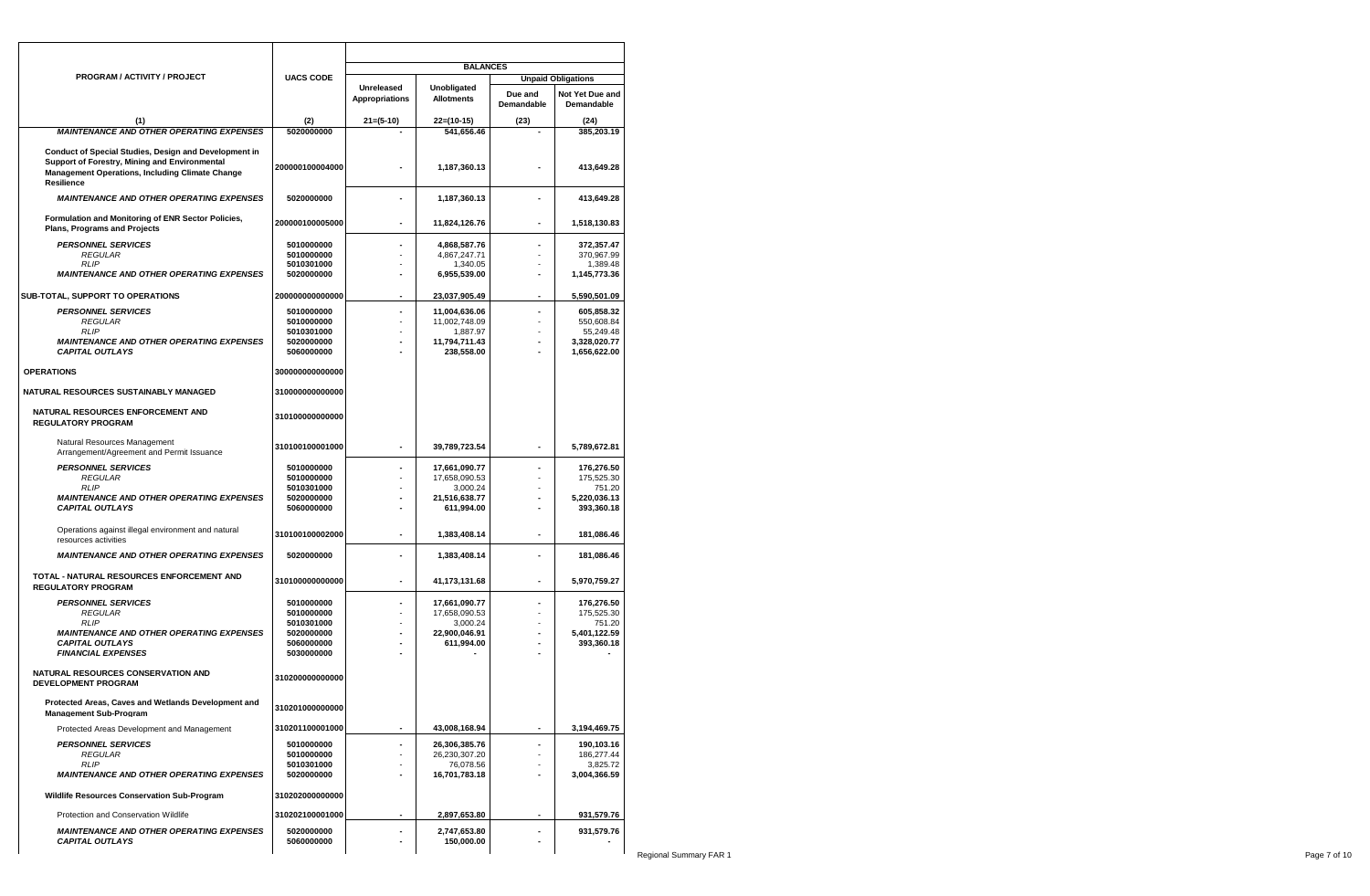|                                                                                        |                          |                                     | <b>BALANCES</b>                  |                       |                               |  |  |  |
|----------------------------------------------------------------------------------------|--------------------------|-------------------------------------|----------------------------------|-----------------------|-------------------------------|--|--|--|
| <b>PROGRAM / ACTIVITY / PROJECT</b>                                                    | <b>UACS CODE</b>         |                                     |                                  |                       | <b>Unpaid Obligations</b>     |  |  |  |
|                                                                                        |                          | Unreleased<br><b>Appropriations</b> | Unobligated<br><b>Allotments</b> | Due and<br>Demandable | Not Yet Due and<br>Demandable |  |  |  |
| (1)                                                                                    | (2)                      | $21=(5-10)$                         | $22=(10-15)$                     | (23)                  | (24)                          |  |  |  |
| Coastal and Marine Ecosystems Rehabilitation Sub-                                      | 310203000000000          |                                     |                                  |                       |                               |  |  |  |
| Program                                                                                |                          |                                     |                                  |                       |                               |  |  |  |
| Management of Coastal and Marine Resources/Areas                                       | 310203100001000          |                                     | 3,334,323.05                     |                       | 1,203,434.52                  |  |  |  |
| <b>MAINTENANCE AND OTHER OPERATING EXPENSES</b>                                        | 5020000000               |                                     | 3,334,323.05                     |                       | 1,203,434.52                  |  |  |  |
| SUB-TOTAL - Coastal and Marine Ecosystems<br><b>Rehabilitation Sub-Program</b>         | 310203000000000          |                                     | 3,334,323.05                     |                       | 1,203,434.52                  |  |  |  |
| <b>PERSONNEL SERVICES</b>                                                              | 5010000000               |                                     |                                  |                       |                               |  |  |  |
| <b>REGULAR</b>                                                                         | 5010000000               |                                     |                                  |                       |                               |  |  |  |
| <b>RLIP</b><br><b>MAINTENANCE AND OTHER OPERATING EXPENSES</b>                         | 5010301000<br>5020000000 |                                     | 3,334,323.05                     |                       | 1,203,434.52                  |  |  |  |
| <b>CAPITAL OUTLAYS</b>                                                                 | 5060000000               |                                     |                                  |                       |                               |  |  |  |
| <b>FINANCIAL EXPENSES</b>                                                              | 5030000000               |                                     |                                  |                       |                               |  |  |  |
| <b>Land Management Sub-Program</b>                                                     | 310204000000000          |                                     |                                  |                       |                               |  |  |  |
| Land Survey, Disposition and Records Management                                        | 310204100001000          |                                     | 42,430,203.31                    |                       | 2,669,018.06                  |  |  |  |
| <b>PERSONNEL SERVICES</b>                                                              | 5010000000               |                                     | 36,949,967.15                    |                       | 705.892.34                    |  |  |  |
| <b>REGULAR</b><br><b>RLIP</b>                                                          | 5010000000<br>5010301000 |                                     | 36.845.912.47                    |                       | 697.861.22                    |  |  |  |
| <b>MAINTENANCE AND OTHER OPERATING EXPENSES</b>                                        | 5020000000               |                                     | 104,054.68<br>5,480,236.16       |                       | 8,031.12<br>1,963,125.72      |  |  |  |
| For the Requirements of the Comprehensive Agrarian<br>Reform Program                   | 310204100002000          |                                     | 4,248,490.98                     | Ĭ.                    | 3,254,073.44                  |  |  |  |
| <b>PERSONNEL SERVICES</b>                                                              | 5010000000               |                                     | 2,864,821.98                     |                       | 176,513.81                    |  |  |  |
| <b>REGULAR</b>                                                                         | 5010000000               |                                     | 2,864,821.98                     |                       | 176,513.81                    |  |  |  |
| <b>RLIP</b><br><b>MAINTENANCE AND OTHER OPERATING EXPENSES</b>                         | 5010301000<br>5020000000 |                                     | 1,383,669.00                     | ۰                     | 3,077,559.63                  |  |  |  |
| Program Beneficiaries Development                                                      | 310204100002000          | ٠                                   | 1,173,879.00                     |                       | 3,057,559.63                  |  |  |  |
| <b>MAINTENANCE AND OTHER OPERATING EXPENSES</b>                                        | 5020000000               |                                     | 1,173,879.00                     |                       | 3,057,559.63                  |  |  |  |
| Land Surveys and Disposition                                                           | 310204100002000          | ٠                                   | 3,074,611.98                     |                       | 196,513.81                    |  |  |  |
| <b>PERSONNEL SERVICES</b>                                                              | 5010000000               | ä,                                  | 2,864,821.98                     | ۷                     | 176,513.81                    |  |  |  |
| <b>REGULAR</b>                                                                         | 5010000000               |                                     | 2,864,821.98                     |                       | 176,513.81                    |  |  |  |
| <b>RLIP</b><br><b>MAINTENANCE AND OTHER OPERATING EXPENSES</b>                         | 5010301000<br>5020000000 |                                     | 209,790.00                       | ÷                     | 20,000.00                     |  |  |  |
| SUB TOTAL - Land Management Sub-Program                                                | 310204000000000          | $\blacksquare$                      | 46,678,694.29                    | ٠                     | 5,923,091.50                  |  |  |  |
| <b>PERSONNEL SERVICES</b>                                                              | 5010000000               |                                     | 39,814,789.13                    |                       | 882,406.15                    |  |  |  |
| <b>REGULAR</b>                                                                         | 5010000000               |                                     | 39,710,734.45                    |                       | 874,375.03                    |  |  |  |
| <b>RLIP</b>                                                                            | 5010301000               |                                     | 104,054.68                       |                       | 8,031.12                      |  |  |  |
| <b>MAINTENANCE AND OTHER OPERATING EXPENSES</b>                                        | 5020000000               |                                     | 6,863,905.16                     |                       | 5,040,685.35                  |  |  |  |
| <b>Forest and Watershed Management Sub-Program</b>                                     | 310205000000000          |                                     |                                  |                       |                               |  |  |  |
| Forest Development, Rehabilitation and Maintenance<br>and Protection                   | 310205100001000          | 12,055,000.00                       | 68,928,638.67                    | ٠                     | 64,464,296.99                 |  |  |  |
| <b>PERSONNEL SERVICES</b>                                                              | 5010000000               |                                     | 50,206,660.14                    |                       | 603,533.42                    |  |  |  |
| <b>REGULAR</b><br><b>RLIP</b>                                                          | 5010000000<br>5010301000 |                                     | 50,201,542.02<br>5,118.12        |                       | 600,362.90<br>3,170.52        |  |  |  |
| <b>MAINTENANCE AND OTHER OPERATING EXPENSES</b>                                        | 5020000000               | 12,055,000.00                       | 14,837,462.28                    |                       | 5,881,432.94                  |  |  |  |
| <b>CAPITAL OUTLAYS</b>                                                                 | 5060000000               | ۰                                   | 3,884,516.25                     |                       | 57,979,330.63                 |  |  |  |
| <b>FINANCIAL EXPENSES</b>                                                              | 5030000000               |                                     |                                  |                       |                               |  |  |  |
| Soil Conservation and Watershed Management<br>including River Basin and Management and | 310205100002000          | ä,                                  | 923,583.00                       | $\overline{a}$        | 3,123,890.24                  |  |  |  |
| <b>PERSONNEL SERVICES</b>                                                              | 5010000000               |                                     |                                  |                       |                               |  |  |  |
| <b>REGULAR</b><br><b>RLIP</b>                                                          | 5010000000<br>5010301000 |                                     | $\sim$                           | ä,                    |                               |  |  |  |
| <b>MAINTENANCE AND OTHER OPERATING EXPENSES</b><br><b>CAPITAL OUTLAYS</b>              | 5020000000<br>5060000000 |                                     | 923,583.00                       | ä,<br>$\overline{a}$  | 705,505.70<br>2,418,384.54    |  |  |  |
| SUB TOTAL - Forest and Watershed Management Sub-<br>Program                            | 310205000000000          | 12,055,000.00                       | 69,852,221.67                    |                       | 67,588,187.23                 |  |  |  |
| <b>PERSONNEL SERVICES</b>                                                              | 5010000000               |                                     | 50,206,660.14                    | ÷                     | 603,533.42                    |  |  |  |
|                                                                                        |                          |                                     |                                  |                       |                               |  |  |  |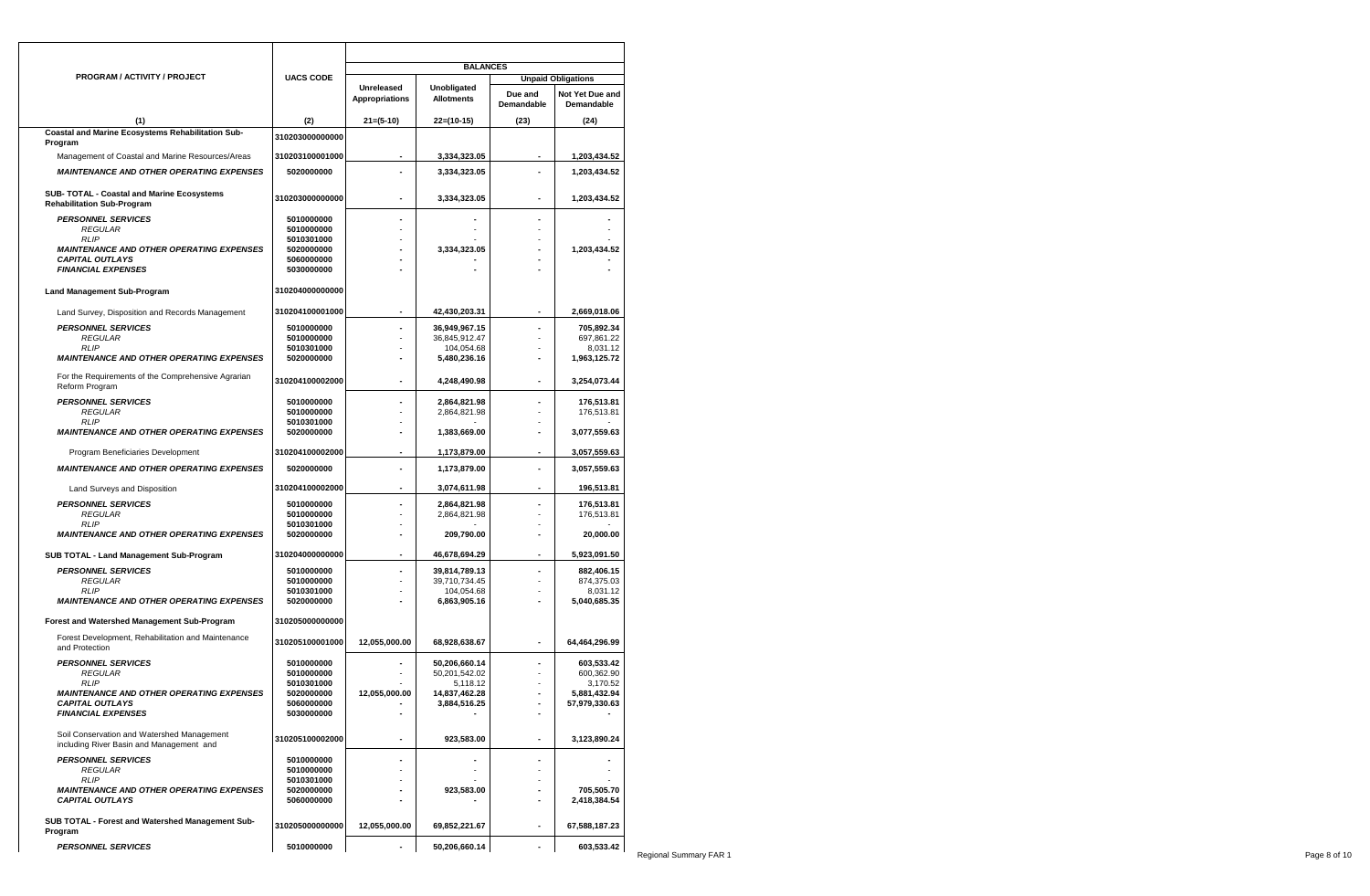|                                                                                                                                                                 |                          |                       | <b>BALANCES</b>   |                       |                               |
|-----------------------------------------------------------------------------------------------------------------------------------------------------------------|--------------------------|-----------------------|-------------------|-----------------------|-------------------------------|
| <b>PROGRAM / ACTIVITY / PROJECT</b>                                                                                                                             | <b>UACS CODE</b>         | Unreleased            | Unobligated       |                       | <b>Unpaid Obligations</b>     |
|                                                                                                                                                                 |                          | <b>Appropriations</b> | <b>Allotments</b> | Due and<br>Demandable | Not Yet Due and<br>Demandable |
| (1)                                                                                                                                                             | (2)                      | $21=(5-10)$           | 22=(10-15)        | (23)                  | (24)                          |
| <b>REGULAR</b>                                                                                                                                                  | 5010000000               |                       | 50,201,542.02     |                       | 600.362.90                    |
| <b>RLIP</b>                                                                                                                                                     | 5010301000               |                       | 5,118.12          | ٠                     | 3,170.52                      |
| <b>MAINTENANCE AND OTHER OPERATING EXPENSES</b>                                                                                                                 | 5020000000               | 12,055,000.00         | 15,761,045.28     |                       | 6,586,938.64                  |
| <b>CAPITAL OUTLAYS</b><br><b>FINANCIAL EXPENSES</b>                                                                                                             | 5060000000<br>5030000000 |                       | 3,884,516.25      |                       | 60,397,715.17                 |
| TOTAL - NATURAL RESOURCES CONSERVATION AND<br><b>DEVELOPMENT PROGRAM</b>                                                                                        | 310200000000000          | 12,055,000.00         | 165,771,061.75    | ٠                     | 78,840,762.76                 |
| <b>PERSONNEL SERVICES</b>                                                                                                                                       | 5010000000               |                       | 116,327,835.03    |                       | 1,676,042.73                  |
| <i>REGULAR</i>                                                                                                                                                  | 5010000000               |                       | 116,142,583.67    |                       | 1,661,015.37                  |
| <b>RLIP</b>                                                                                                                                                     | 5010301000               |                       | 185,251.36        |                       | 15,027.36                     |
| <b>MAINTENANCE AND OTHER OPERATING EXPENSES</b>                                                                                                                 | 5020000000               | 12,055,000.00         | 45.408.710.47     |                       | 16,767,004.86                 |
| <b>CAPITAL OUTLAYS</b>                                                                                                                                          | 5060000000               |                       | 4,034,516.25      |                       | 60,397,715.17                 |
| <b>FINANCIAL EXPENSES</b>                                                                                                                                       | 5030000000               |                       |                   |                       |                               |
| TOTAL - NATURAL RESOURCES SUSTAINABLY MANAGED                                                                                                                   | 310000000000000          | 12,055,000.00         | 206,944,193.44    |                       | 84,811,522.03                 |
| <b>PERSONNEL SERVICES</b>                                                                                                                                       | 5010000000               |                       | 133,988,925.81    | ÷                     | 1,852,319.23                  |
| <b>REGULAR</b>                                                                                                                                                  | 5010000000               |                       | 133,800,674.20    |                       | 1,836,540.67                  |
| <b>RLIP</b>                                                                                                                                                     | 5010301000               |                       | 188,251.61        |                       | 15,778.56                     |
| <b>MAINTENANCE AND OTHER OPERATING EXPENSES</b>                                                                                                                 | 5020000000               | 12,055,000.00         | 68,308,757.38     |                       | 22,168,127.45                 |
| <b>CAPITAL OUTLAYS</b><br><b>FINANCIAL EXPENSES</b>                                                                                                             | 5060000000<br>5030000000 |                       | 4.646.510.25      |                       | 60,791,075.35                 |
|                                                                                                                                                                 |                          |                       |                   |                       |                               |
| ADAPTIVE CAPACITIES OF HUMAN COMMUNITIES AND<br><b>NATURAL SYSTEMS IMPROVED</b>                                                                                 | 320000000000000          |                       |                   |                       |                               |
| <b>ENVIRONMENTAL AND NATURAL RESOURCES</b><br><b>RESILIENCY PROGRAM</b>                                                                                         | 320300000000000          |                       |                   |                       |                               |
| Natural Resources Assessment                                                                                                                                    | 320300100001000          | $\blacksquare$        | 4.000.00          |                       | $\overline{\phantom{a}}$      |
| <b>MAINTENANCE AND OTHER OPERATING EXPENSES</b>                                                                                                                 | 5020000000               |                       | 4,000.00          |                       |                               |
| <b>CAPITAL OUTLAYS</b>                                                                                                                                          | 5060000000               |                       |                   |                       |                               |
| <b>FINANCIAL EXPENSES</b>                                                                                                                                       | 5030000000               |                       |                   |                       |                               |
| SUB-TOTAL, OPERATIONS                                                                                                                                           | 300000000000000          | 12,055,000.00         | 206,948,193.44    | $\blacksquare$        | 84,811,522.03                 |
| <b>PERSONNEL SERVICES</b>                                                                                                                                       | 5010000000               |                       | 133,988,925.81    | ٠                     | 1,852,319.23                  |
| <b>REGULAR</b>                                                                                                                                                  | 5010000000               |                       | 133,800,674.20    |                       | 1,836,540.67                  |
| <b>RLIP</b>                                                                                                                                                     | 5010301000               |                       | 188,251.61        |                       | 15,778.56                     |
| <b>MAINTENANCE AND OTHER OPERATING EXPENSES</b>                                                                                                                 | 5020000000               | 12,055,000.00         | 68,312,757.38     |                       | 22,168,127.45                 |
| <b>CAPITAL OUTLAYS</b>                                                                                                                                          | 5060000000               |                       | 4,646,510.25      | ٠                     | 60,791,075.35                 |
| <b>FINANCIAL EXPENSES</b>                                                                                                                                       | 5030000000               |                       |                   |                       |                               |
| A. AGENCY SPECIFIC BUDGET/AUTOMATIC<br><b>APPROPRIATIONS ( RLIP )</b>                                                                                           |                          | 12,055,000.00         | 297,761,096.07    | 103,758.80            | 95,980,176.59                 |
| <b>PERSONNEL SERVICES</b>                                                                                                                                       | 5010000000               |                       | 190,140,123.23    | 103,758.80            | 3,076,615.65                  |
| <b>REGULAR</b>                                                                                                                                                  | 5010000000               |                       | 189,647,102.91    | 103,758.80            | 2,980,746.67                  |
| <b>RLIP</b>                                                                                                                                                     | 5010301000               |                       | 493,020.32        |                       | 95,868.98                     |
| <b>MAINTENANCE AND OTHER OPERATING EXPENSES</b>                                                                                                                 | 5020000000               | 12,055,000.00         | 101,837,178.97    | $\blacksquare$        | 29,631,966.02                 |
| <b>CAPITAL OUTLAYS</b><br><b>FINANCIAL EXPENSES</b>                                                                                                             | 5060000000<br>5030000000 |                       | 5,783,793.87      |                       | 63,271,594.93                 |
|                                                                                                                                                                 |                          |                       |                   |                       |                               |
| B. SPECIAL PURPOSE FUNDS / AUTOMATIC APPROPRIATIONS                                                                                                             |                          |                       |                   |                       |                               |
| Pension and Gratuity Fund - For Payment of Retirement &<br><b>Terminal Leave Benefits</b>                                                                       |                          | ٠                     | 2.04              | ٠                     |                               |
| <b>PERSONNEL SERVICES</b>                                                                                                                                       | 5010000000               | ٠                     | 2.04              |                       |                               |
| <b>REGULAR</b>                                                                                                                                                  | 5010000000               |                       | 2.04              |                       |                               |
| RLIP                                                                                                                                                            | 5010301000               |                       |                   |                       |                               |
|                                                                                                                                                                 |                          |                       |                   |                       |                               |
| Miscellaneous Personnel Benefits Fund (MPBF)/Retirement<br>and Life Insurance Premium (RLIP) - Funding Requirements<br>for the Filling up of Unfilled Positions |                          |                       | 15,050,653.99     |                       | 324,875.09                    |
| <b>PERSONNEL SERVICES</b>                                                                                                                                       | 5010000000               |                       | 15,050,653.99     |                       | 324,875.09                    |